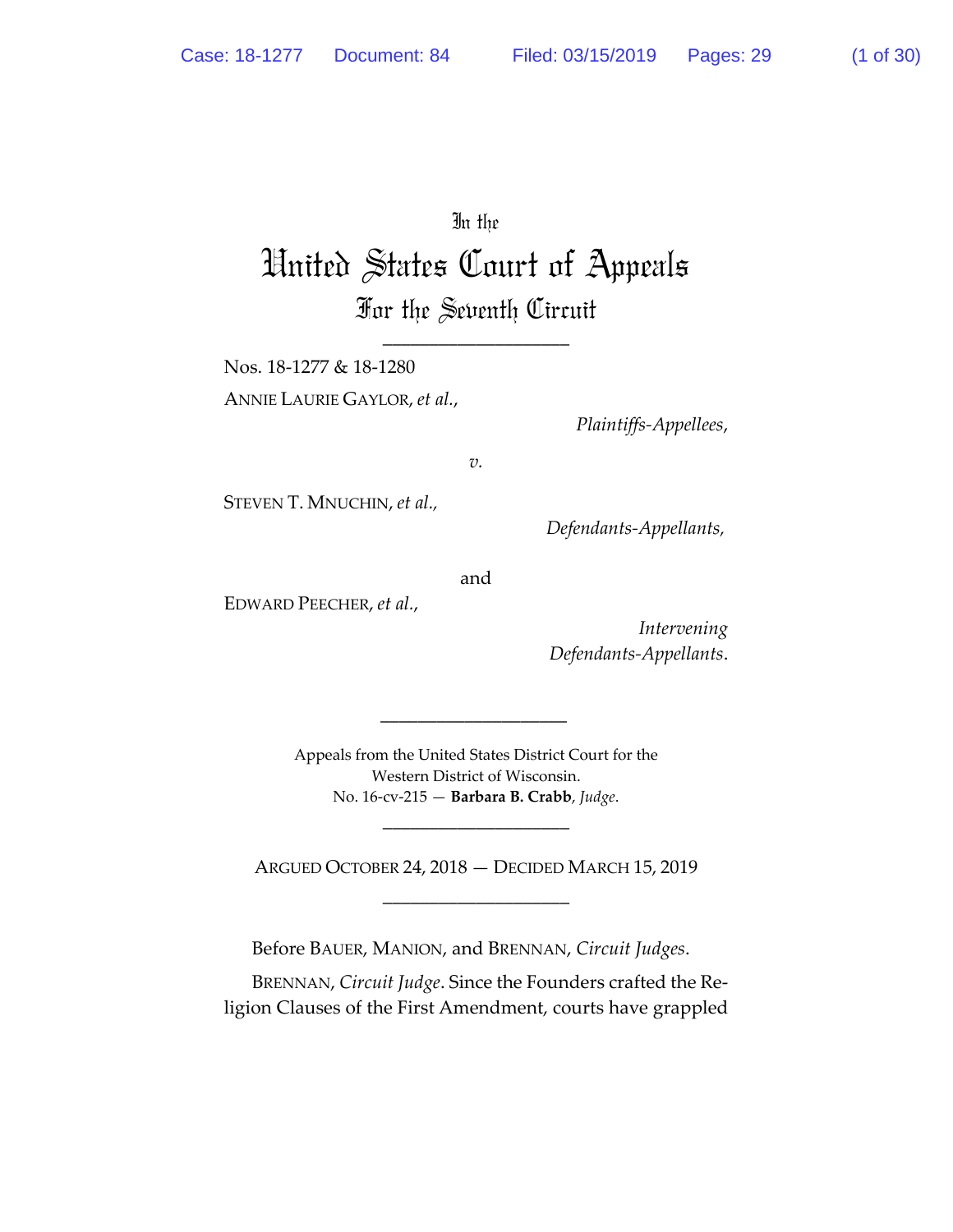with the "play in the joints" between them. *Walz v. Tax Comm. of City of N.Y.*, 397 U.S. 664, 669 (1970). This case calls us to do so once more. Freedom From Religion Foundation ("FFRF") claims that a longstanding tax code exemption for religious housing, 26 U.S.C. § 107(2) of the Internal Revenue Code, violates the Establishment Clause. The district court agreed. The U.S. Treasury Department and several intervening religious organizations ask us to reinstate the exemption, asserting that the survival of many congregations hangs in the balance. We must decide whether excluding housing allowances from ministers' taxable income is a law "respecting an establishment of religion" in violation of the First Amendment.

**I.**

### *A. History of § 107(2)*

The facts before us are not in dispute. The Sixteenth Amendment was ratified in 1913, authorizing Congress to levy an income tax. Congress imposed a federal income tax that same year and has levied one in various forms since. As a result, Congress and the Treasury Department needed to define taxable "income." A rule defining income that survives today in the Internal Revenue Code is the "convenience-ofthe-employer" doctrine. Under that doctrine, housing provided to employees for the convenience of their employer is exempt from taxable income. Early examples of exclusions under the doctrine include housing provided to sailors living aboard ships, workers living in camps, and hospital employees. But the convenience-of-the-employer doctrine was not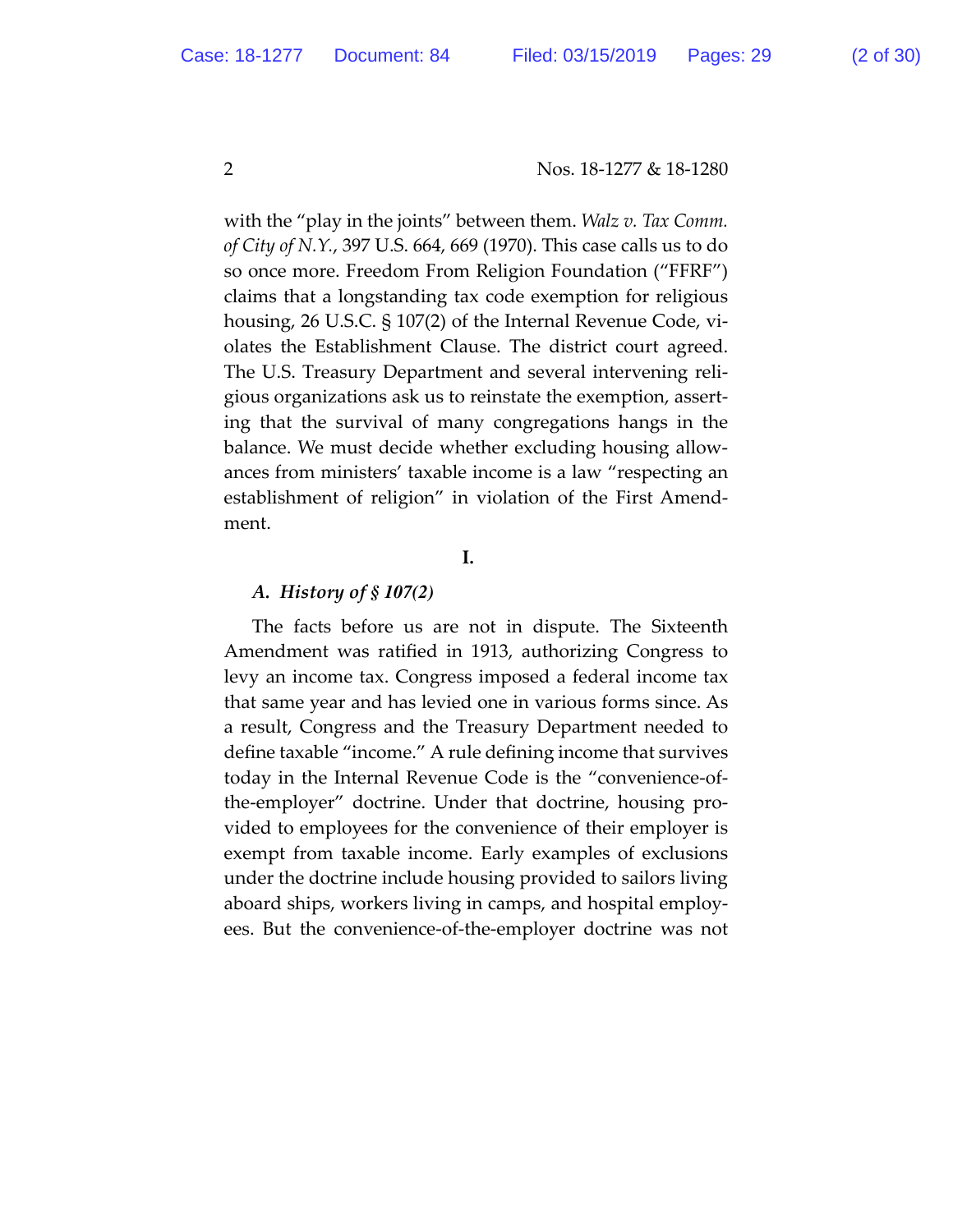$\overline{a}$ 

made available to ministers.<sup>1</sup> In 1921, the Treasury Department announced ministers would be taxed on the fair rental value of parsonages provided as living quarters. O.D. 862, 4 C.B. 85 (1921).

Congress reacted quickly and enacted a statute to exclude church-provided parsonages from the taxable income of ministers. The Treasury Department interpreted this statute to apply only to housing provided in-kind; cash housing allowances were included in income. I.T. 1694, C.B. II-1, at 79 (1923). This continued for decades until in the 1950s several ministers successfully challenged the limitation to in-kind housing.2 Congress then enacted 26 U.S.C. § 107, which provides:

> In the case of a minister of the gospel, gross income does not include—

> (1) the rental value of a home furnished to him as part of his compensation; or

> (2) the rental allowance paid to him as part of his compensation, to the extent used by him to rent or provide a home …

 $<sup>1</sup>$  The text of the tax code refers specifically to "ministers of the gos-</sup> pel," so we use that term. Courts have long held the provision applies to religious leaders of any denomination, regardless of formal title. *See, e.g.*, *Salkov v. Comm'r*, 46 T.C. 190, 194 (1966) (holding a Jewish cantor was a "minister of the gospel").

<sup>2</sup> *See, e.g.*, *Williamson v. Comm'r*, 224 F.2d 377 (8th Cir. 1955); *Conning v. Busey*, 127 F. Supp. 958 (S.D. Ohio 1954); *MacColl v. United States*, 91 F. Supp. 721 (N.D. Ill. 1950).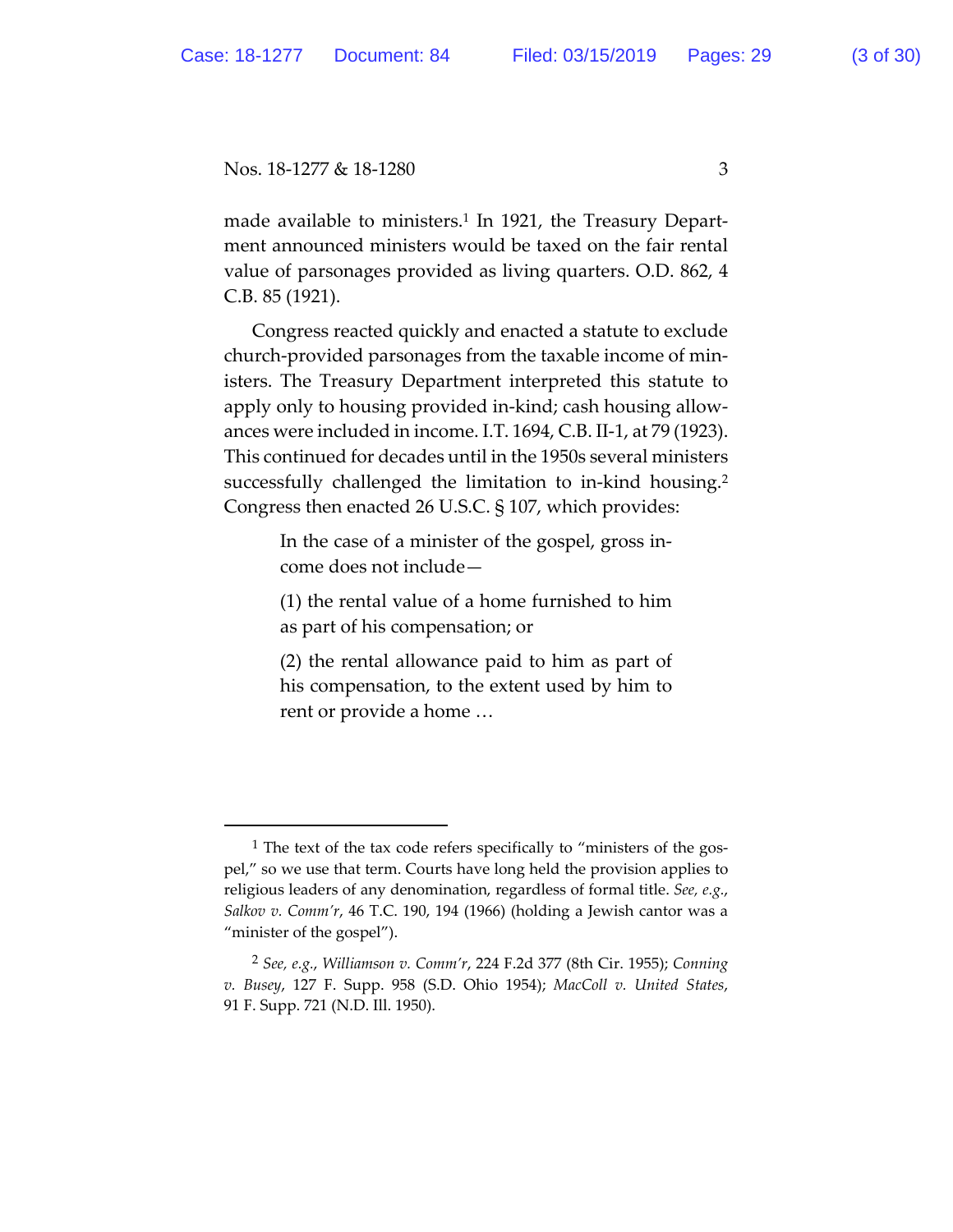Section 107(1) reauthorized the in-kind parsonage exemption in place since the 1920s. Section 107(2) authorized the IRS to also exempt cash allowances from ministers' taxable income.3

# *B. District Court Proceedings*

FFRF describes itself as a "nonprophet nonprofit" organization that "[t]akes legal action challenging entanglement of religion and government, government endorsement or promotion of religion." *What Does the Foundation Do?*, FREEDOM FROM RELIGION FOUNDATION, htps://ffrf.org/faq/item/15001 what-does-the-foundation-do (last visited March 10, 2019). Seeking to challenge both § 107(1) and § 107(2), FFRF paid its co-presidents Annie Gaylor and Dan Barker a portion of their salaries in the form of a housing allowance. FFRF also paid this housing allowance to a former president of the organization, Anne Nicol Gaylor ("Nicol Gaylor").4 FFRF, Gaylor, Barker, and Nicol Gaylor, none of whom meet the IRS's definition of "minister," then sued the Treasury Department, claiming § 107 violates the First Amendment because it conditions a tax benefit on religious affiliation. We dismissed this challenge for lack of standing because FFRF and its employees never applied for  $\S 107(1)$  or  $\S 107(2)$  exemptions, so they were

 $\overline{a}$ 

 $3$  An amicus brief from the University of St. Thomas School of Law (Minnesota) estimates that of the United States' 384,000 congregations, 200,000 to 300,000 provide a housing allowance to their ministers under 26 U.S.C. § 107(2).

<sup>4</sup> Nicol Gaylor, Annie Gaylor's mother and co-founder of FFRF, passed away during the initial lawsuit filed by FFRF. Although the party to this lawsuit is technically the Estate of Anne Nicol Gaylor, we refer to her as "Nicol Gaylor" for brevity.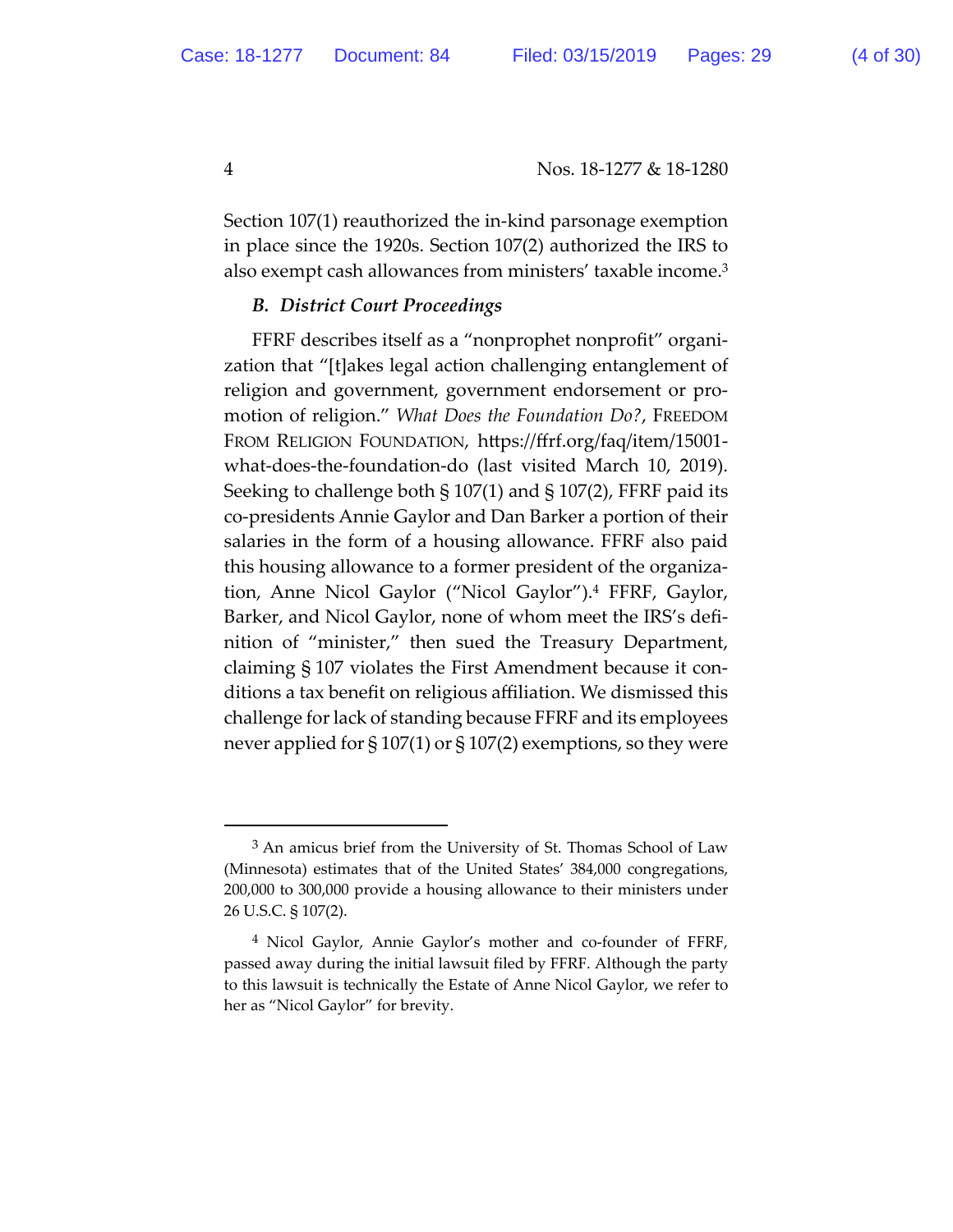never denied them. *Freedom From Religion Foundation, Inc. v. Lew*, 773 F.3d 815, 825 (7th Cir. 2014) ("*Lew*").

In response, Gaylor and Barker filed amended tax returns for 2012 and 2013 claiming refunds for their housing allowances under § 107(2); Nicol Gaylor did the same for 2013. The IRS erroneously issued refunds to Gaylor and Barker for 2013 but made no decisions on plaintiffs' other claims. After more than six months without IRS action on plaintiffs' claims, FFRF and its employees brought this suit. The IRS then denied the 2012 refund claims because none of the claimants were ministers.

The Treasury Department moved to dismiss FFRF's § 107(1) challenge for lack of subject mater jurisdiction. The district court granted the motion for the same reasons we articulated in *Lew*: FFRF's employees never claimed a § 107(1) exemption. FFRF does not appeal that ruling. Later, the district court permited several pastors who receive housing allowances and their associated religious organizations to intervene to defend  $\S 107(2).5$ 

The Treasury Department and intervenors moved for summary judgment. The district court denied their motions and instead granted summary judgment to FFRF and its employees. The court held that FFRF and its employees had standing to challenge § 107(2), and that that statute violates the Establishment Clause of the First Amendment. *Gaylor v.* 

 <sup>5</sup> The intervening defendants are Bishop Edward Peecher, the Chicago Embassy Church, Father Patrick Malone, the Holy Cross Church, the Diocese of Chicago and Mid-America of the Russian Orthodox Church Outside of Russia, and Pastor Christopher Butler. Each of the intervenors receive or provide housing allowances under § 107(2).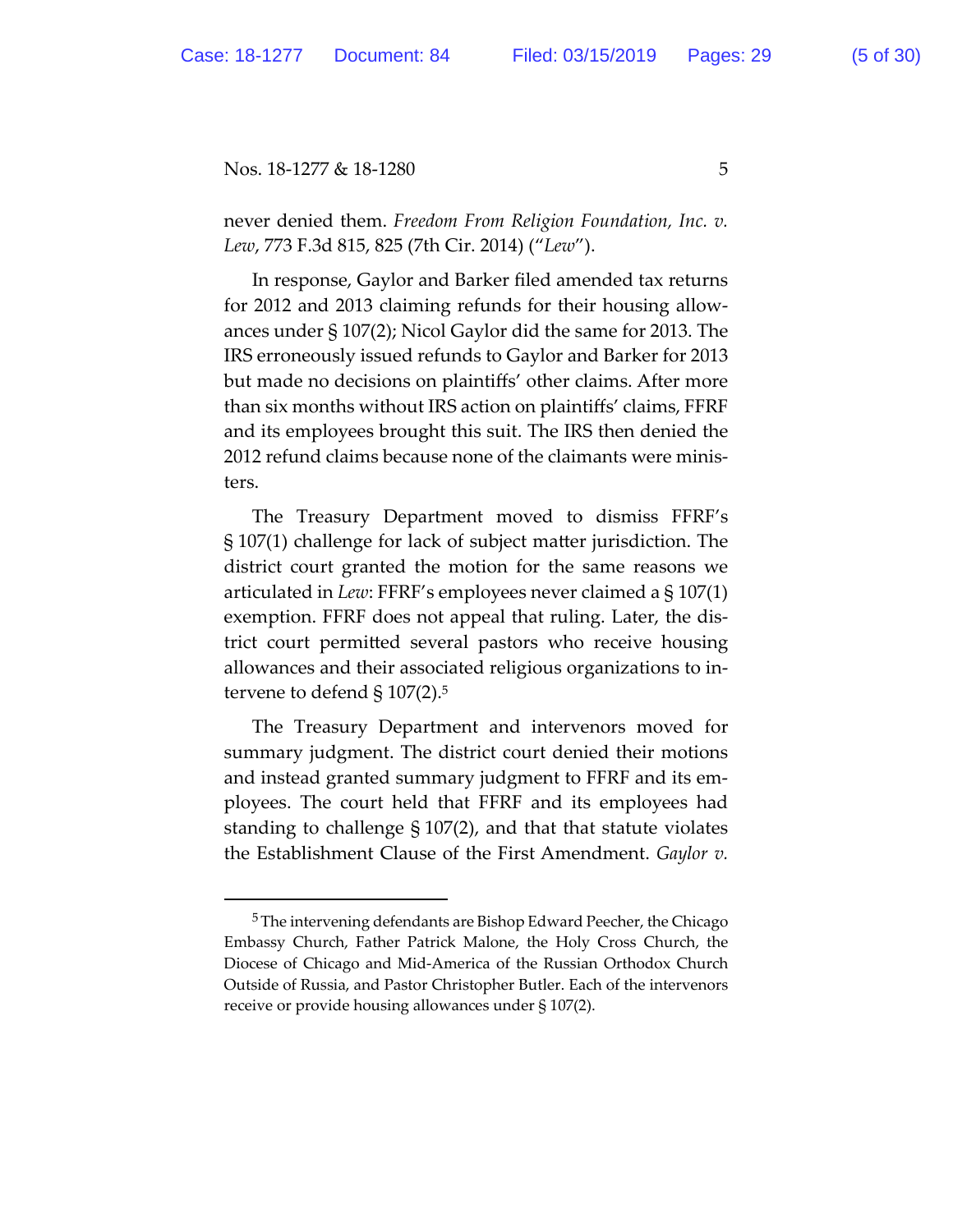*Mnuchin*, 278 F. Supp. 3d 1081, 1104 (W.D. Wis. 2017). The court held that § 107(2) violated the secular purpose prong of the test set forth in *Lemon v. Kurtman*, 403 U.S. 602 (1971), and ruled that the statute's true purpose was to "provide aid to a group of religious persons." *Gaylor*, 278 F. Supp. 3d at 1099. The court rejected the argument that § 107(2) avoids excessive government entanglement with religion, because in the court's view "concerns about entanglement [do not] justify preferential treatment for religious persons." *Id.* The Treasury Department and the intervenors appeal.

#### **II.**

Neither the Treasury Department nor the intervenors dispute the district court's ruling that FFRF has standing to challenge § 107(2). Nevertheless, even if the issue has not been raised, if there is no Article III standing our court must dismiss the suit. *Diedrich v. Ocwen Loan Servicing, LLC*, 839 F.3d 583, 588 (7th Cir. 2016). We evaluate standing to determine whether FFRF resolved the deficiencies we noted in *Lew*.

To establish Article III standing, plaintiffs must show they have suffered "(1) a concrete and particularized 'injury in fact' (2) that is fairly traceable to the challenged action of the defendant, and that is (3) likely to be redressed by a favorable judicial decision." *Lew*, 773 F.3d at 819 (citing *Lujan v. Defenders of Wildlife*, 504 U.S. 555, 560–61 (1992)). To challenge the constitutionality of a tax provision, a plaintiff must have "personally claimed and been denied the exemption." *Lew*, 773 F.3d at 821.

An essential element of "injury in fact" is that the injury be "actual and imminent, not conjectural or hypothetical."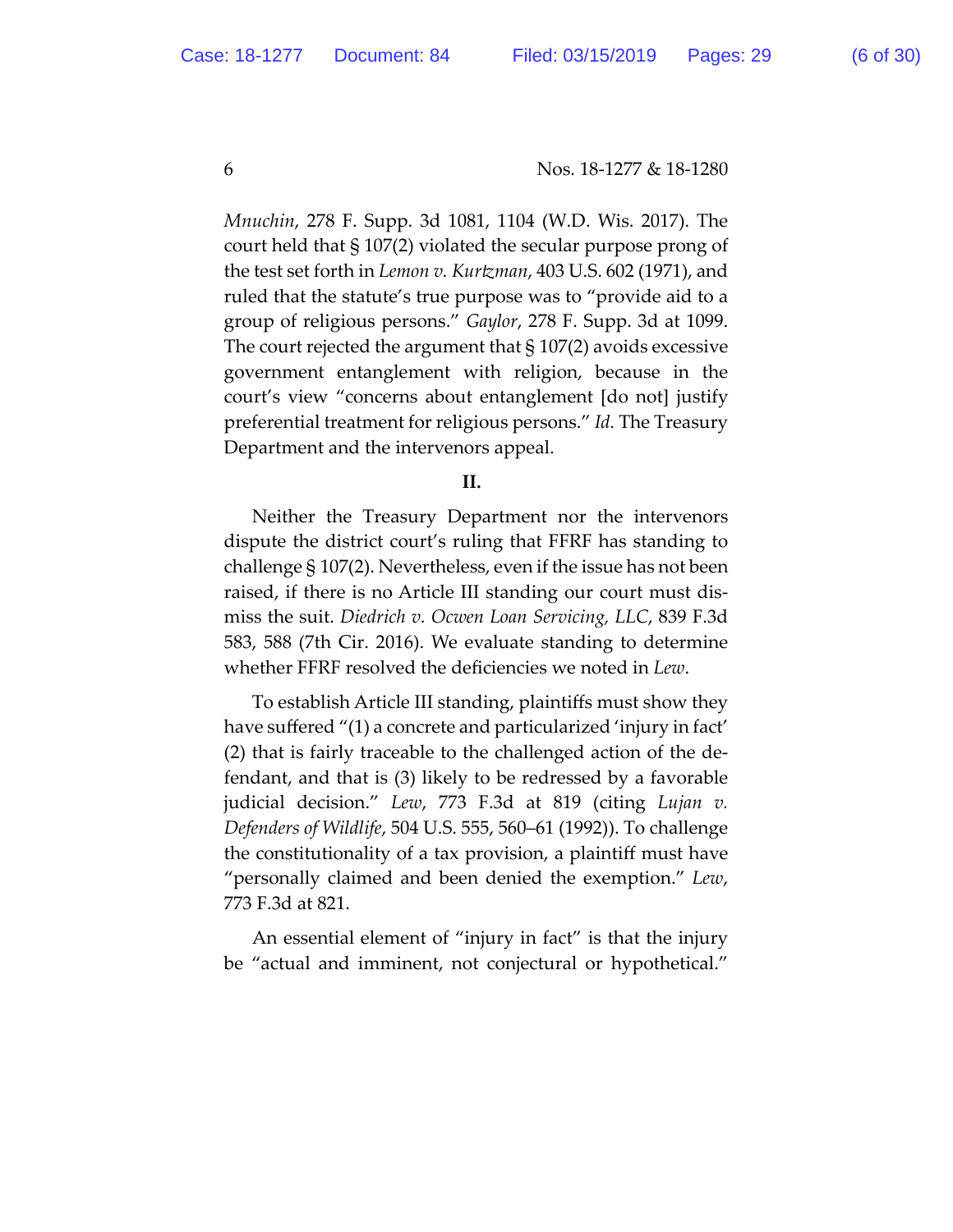*Lujan*, 504 U.S. at 561 (internal quotations and citations omitted). When FFRF filed this action, Gaylor and Barker had yet to be denied a refund from their 2012 tax returns, and Nicol Gaylor had still, by the time of the district court's decision, received no answer to her 2013 refund request. Yet this does not necessarily mean FFRF lacked standing. Under 26 U.S.C. § 6532(a)(1), an income tax refund suit may be filed no earlier than six months after the refund claim was submited. A statute cannot "'lower the threshold for standing below the minimum requirements imposed by the Constitution,' but Congress does have the power to 'enact statutes creating legal rights, the invasion of which creates standing, even though no injury would exist without the statute.'" *Sterk v. Redbox Automated Retail, LLC*, 770 F.3d 618, 623 (7th Cir. 2014) (quoting *Kyles v. J.K. Guardian Sec. Servs., Inc.*, 222 F.3d 289, 294 (7th Cir. 2000)).

The district court concluded it was reasonable to interpret § 6532(a)(1) as rendering a claim "effectively denied if the IRS does not render a decision within six months." *Gaylor*, 278 F. Supp. 3d at 1087. We agree. As the district court noted, preventing a claimant from filing a refund suit until the IRS responded to the claim "would allow the IRS to deprive a party of standing indefinitely by withholding a decision." *Id.* at 1088. Several courts of appeals have cited the six-month filing requirement approvingly. *See, e.g.*, *Fletcher v. United States*, 452 Fed. App'x 547, 552 (5th Cir. 2011) ("[B]efore a taxpayer can bring a refund suit, he or she must … wait until either the IRS denies the claim or six months have expired since filing the administrative claim."); *Dumont v. United States*, 345 Fed. App'x 586, 590 (Fed. Cir. 2009) ("[A] suit … cannot be instituted until either the IRS denies the claim or six months pass without its taking action."); *Sorenson v. Secʹy of Treasury of*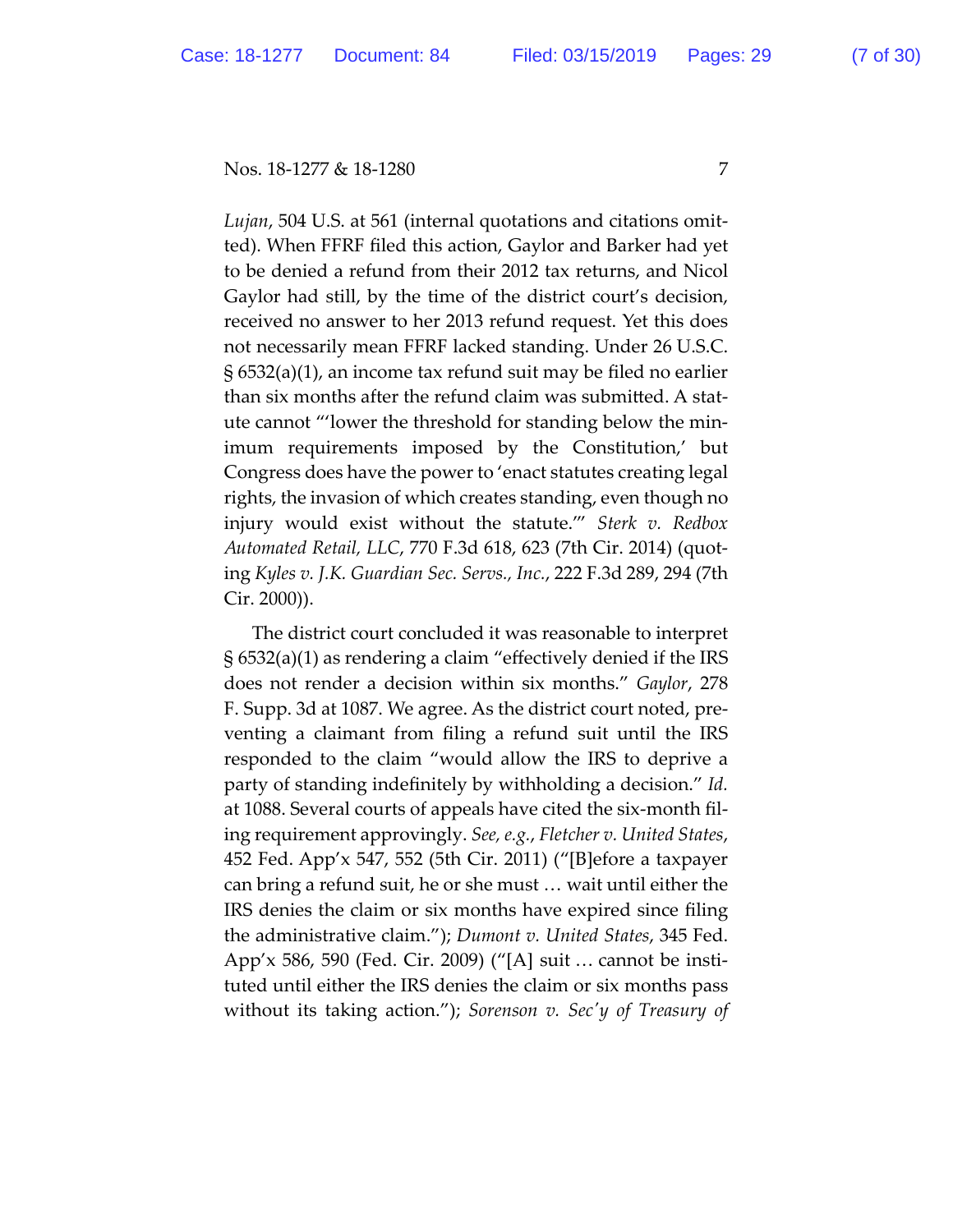*U.S*., 752 F.2d 1433, 1438 (9th Cir. 1985), *affʹd*, 475 U.S. 851 (1986) ("The former section prohibits the courts from entertaining any refund suit filed before the expiration of six months from the date the claim for refund is filed … ."); *see also Lew*, 773 F.3d at 821 n.3 ("The plaintiffs could have … paid income tax on their housing allowance, claimed refunds from the IRS, and then sued if the IRS rejected *or failed to act upon* their claims.") (emphasis added).

Gaylor, Barker, and Nicol Gaylor have properly alleged a "concrete, dollars-and-cents injury." *Lew*, 773 F.3d at 821. "[T]hey have incurred a cost or been denied a benefit on account of their religion [or lack thereof]," *Arizona Christian Sch. Tuition Org. v. Winn*, 536 U.S. 125, 130 (2011), which confers Article III standing. Because its members have standing and the contested issue is germane to its organizational purpose, FFRF has organizational standing to sue as well. *See Sierra Club v. United States E.P.A.*, 774 F.3d 383, 388–89 (7th Cir. 2014) ("'An organization has standing to sue if (1) at least one of its members would otherwise have standing; (2) the interests at stake in the litigation are germane to the organization's purpose; and (3) neither the claim asserted nor the relief requested requires an individual member's participation in the lawsuit.'") (quoting *Sierra Club v. Franklin Cty. Power of Ill. LLC*, 546 F.3d 918, 924 (7th Cir. 2008)).

# **III.**

This case comes to us after a grant of summary judgment, so we assess the parties' claims de novo. *Freedom from Religion Found., Inc. v. Concord Cmty. Sch.*, 885 F.3d 1038, 1045 (7th Cir. 2018) ("*Concord")*.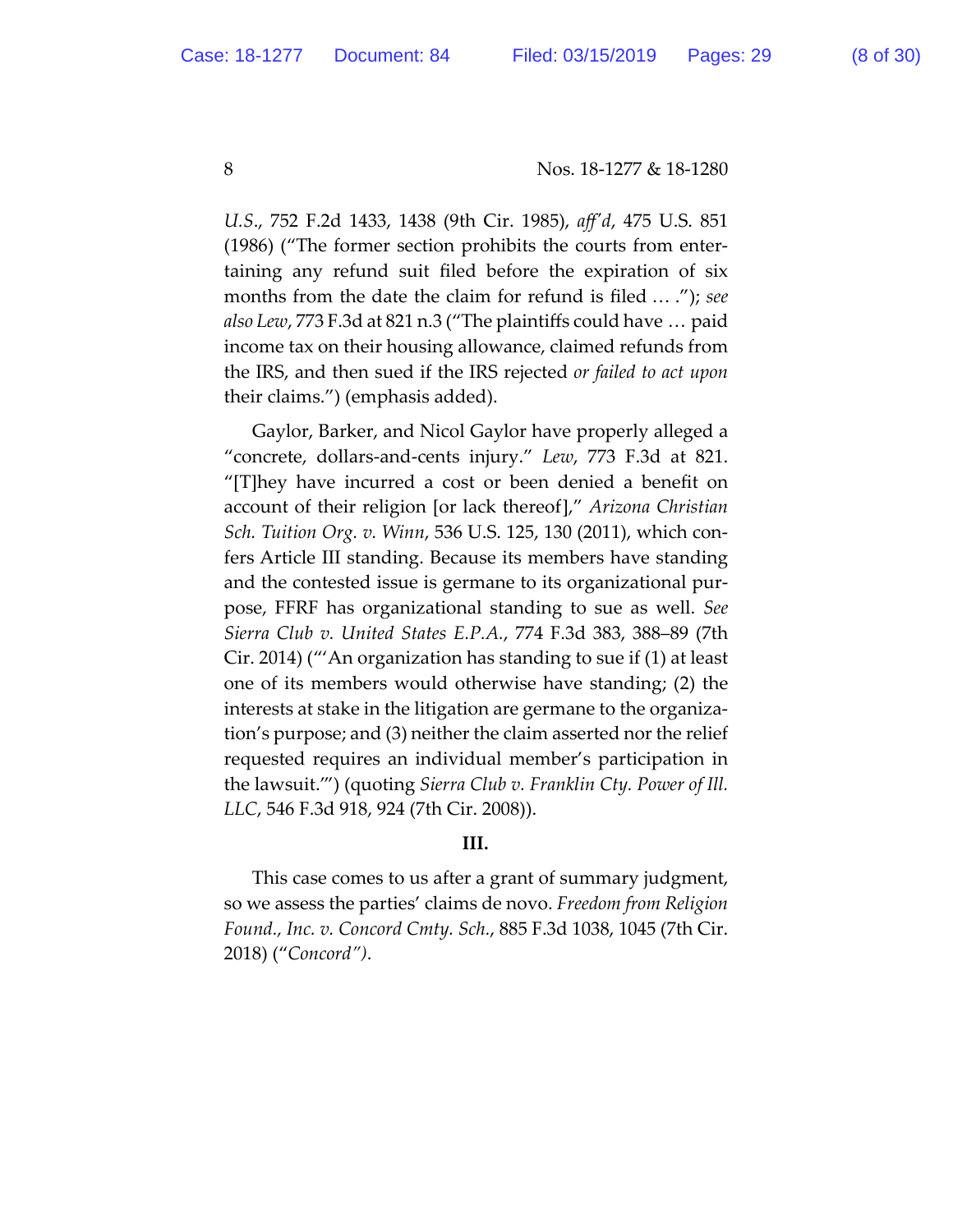$\overline{a}$ 

Currently, Establishment Clause jurisprudence incorporates a number of tests when evaluating the constitutionality of government action. Two are relevant to this case: the test announced in *Lemon v. Kurtman*, 403 U.S. 602 (1971), and the "historical significance" test of *Town of Greece v. Galloway*, 572 U.S. 565, 576 (2014).<sup>6</sup> Because the Supreme Court has not clarified which should take precedence, we evaluate FFRF's claims under both tests and associated case law. *See Concord*, 885 F.3d at 1045 n.1 ("Indeed, there is debate among the Justices about the continuing validity of the endorsement test. … For now, we do not feel free to jetison that test altogether … .").7 We consider this case under the *Lemon* test in

 $6$  A third relevant to this challenge, the endorsement test, clarifies *Lemon* and is woven into our consideration of § 107(2) under the *Lemon* test, particularly under the second prong. *See, e.g.*, *Freedom from Religion Found., Inc. v. City of Marshfield, Wis*., 203 F.3d 487, 493 (7th Cir. 2000), *as amended on denial of rehʹg and rehʹg en banc* (Mar. 22, 2000) ("[T]he effect prong of [the *Lemon*] test has been analyzed under the 'perception of endorsement' test developed in *Lynch v. Donnelly*, 465 U.S. 668, 690 (1984) (O'Connor, J., concurring).").

 $<sup>7</sup>$  An amicus brief filed by Wisconsin and fifteen other states notes the</sup> Supreme Court has not applied the *Lemon* test to a religious freedom case in many years. Even so, until the Supreme Court explicitly overturns *Lemon* we must apply it, as well as the other tests more recently relied upon by the Court. Other circuit courts also apply multiple tests when considering a challenge under the Establishment Clause. *See, e.g.*, *American Humanist Assoc. v. McCarty*, 851 F.3d 521, 525–26 (5th Cir. 2017) (balancing the *Lemon*, endorsement, and coercion tests against the historical significance test in *Town of Greece*); *Smith v. Jefferson Cty. Bd. of Sch. Comm'rs*, 788 F.3d 580, 586–87 (6th Cir. 2015) (setting forth *Lemon*, the endorsement test, and *Town of Greece* as the "three main jurisprudential threads" that must be woven together in assessing government action under the Establishment Clause).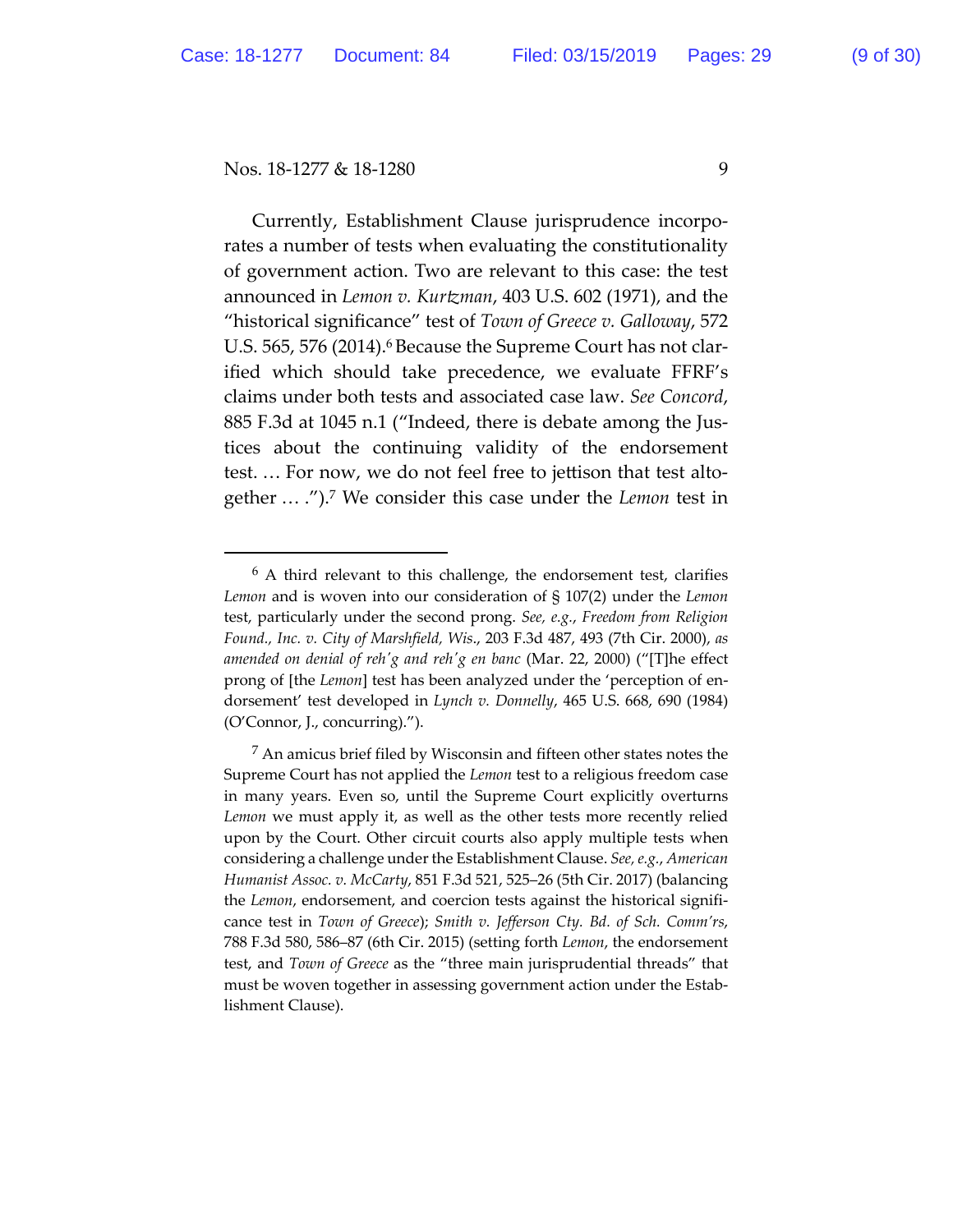this Part of this opinion, and under the "historical significance" test in Part IV.

*Lemon* summarized prior case law into a three-prong test: "[f]irst, the statute must have a secular legislative purpose; second, its principal or primary effect must be one that neither advances nor inhibits religion; finally, the statute must not foster an excessive government entanglement with religion." 403 U.S. at 612–13 (internal citations and quotations omited). This test is not cumulative: if § 107(2) fails any of *Lemon*'s three prongs, it violates the Establishment Clause.

# *A. Secular Legislative Purpose*

We first examine whether § 107(2) has a secular legislative purpose. "When the government acts with the ostensible and predominant purpose of advancing religion, it violates that central Establishment Clause value of official religious neutrality, there being no neutrality when the government's ostensible object is to take sides." *McCreary Cty., Ky. v. Am. Civil Liberties Union of Ky.*, 545 U.S. 844, 860 (2005) (citing *Corporation of Presiding Bishop of Church of Jesus Christ of Later-day Saints v. Amos*, 483 U.S. 327, 330 (1987)). A statute is unconstitutional under this test "only when … there [is] no question that the statute … was motivated wholly by religious considerations." *Lynch v. Donnelly*, 465 U.S. 668, 680 (1984). The Treasury Department and intervenors point to three secular legislative purposes of the statute: to eliminate discrimination against ministers, to eliminate discrimination between ministers, and to avoid excessive entanglement with religion. FFRF counters that § 107(2) was passed to confer a government benefit on religion, which necessarily violates the Establishment Clause.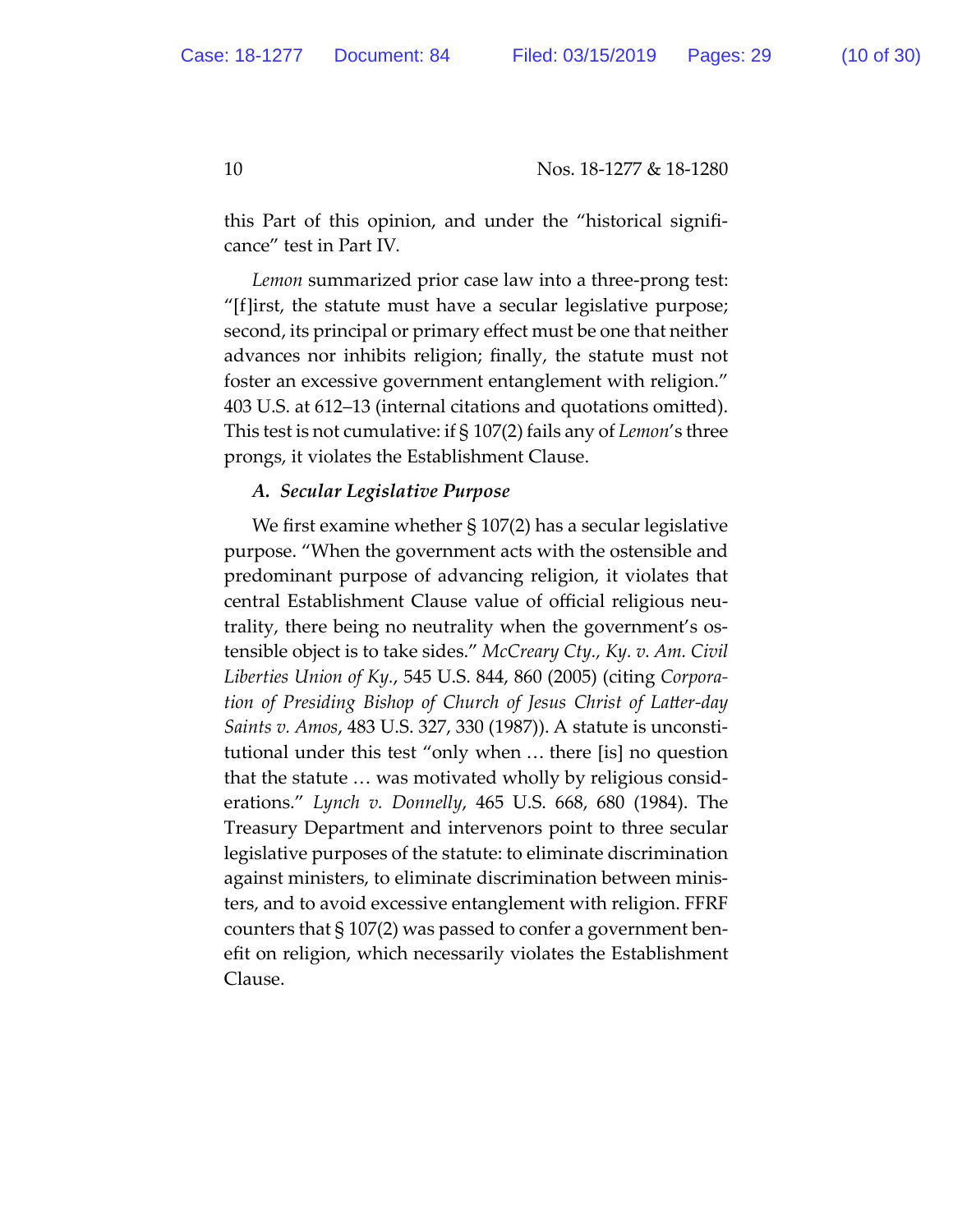We will defer to a government's sincere articulation of secular purpose, so long as the plaintiffs have not proved that articulation of purpose is a sham. *Edwards v. Aguillard*, 482 U.S. 578, 586–87 (1987) ("While the Court is normally deferential to a State's articulation of a secular purpose, it is required that the statement of such purpose be sincere and not a sham."); *Cohen v. City of Des Plaines*, 8 F.3d 484, 489 (7th Cir. 1993) ("We will defer to a municipality's sincere articulation of a secular purpose."). This does not mean "that the law's purpose must be unrelated to religion … ." *Amos*, 483 U.S. at 335. Instead, "the government lacks a secular purpose under *Lemon* only when 'there is no question that the statute or activity was motivated wholly by religious considerations.'" *Milwaukee Deputy Sheriffs' Ass'n v. Clarke*, 588 F.3d 523, 527–28 (7th Cir. 2009) (quoting *Books v. Elkhart Cty.*, 401 F.3d 857, 863 (7th Cir. 2005), in turn quoting *Lynch*, 465 U.S. at 680). So we evaluate the purposes articulated by the Treasury Department to determine whether they are sincere, or whether the government's "'actual purpose is to endorse or disapprove of religion.'" *Edwards*, 482 U.S. at 585 (quoting *Lynch*, 465 U.S. at 690 (O'Connor, J., concurring)).

The Treasury Department first contends Congress passed § 107 to put ministers on equal footing with secular employees receiving the same benefits; in other words, to eliminate discrimination against ministers. The Treasury Department points to its 1921 decision to not exclude parsonages from taxable income and Congress's quick passage of the parsonage exemption, now codified at § 107(1), in response. The Treasury Department argues this is a secular purpose because it simply places religious employees on par with secular ones. FFRF counters that the benefits given to ministers under § 107(2) are different—and beter—than those the tax code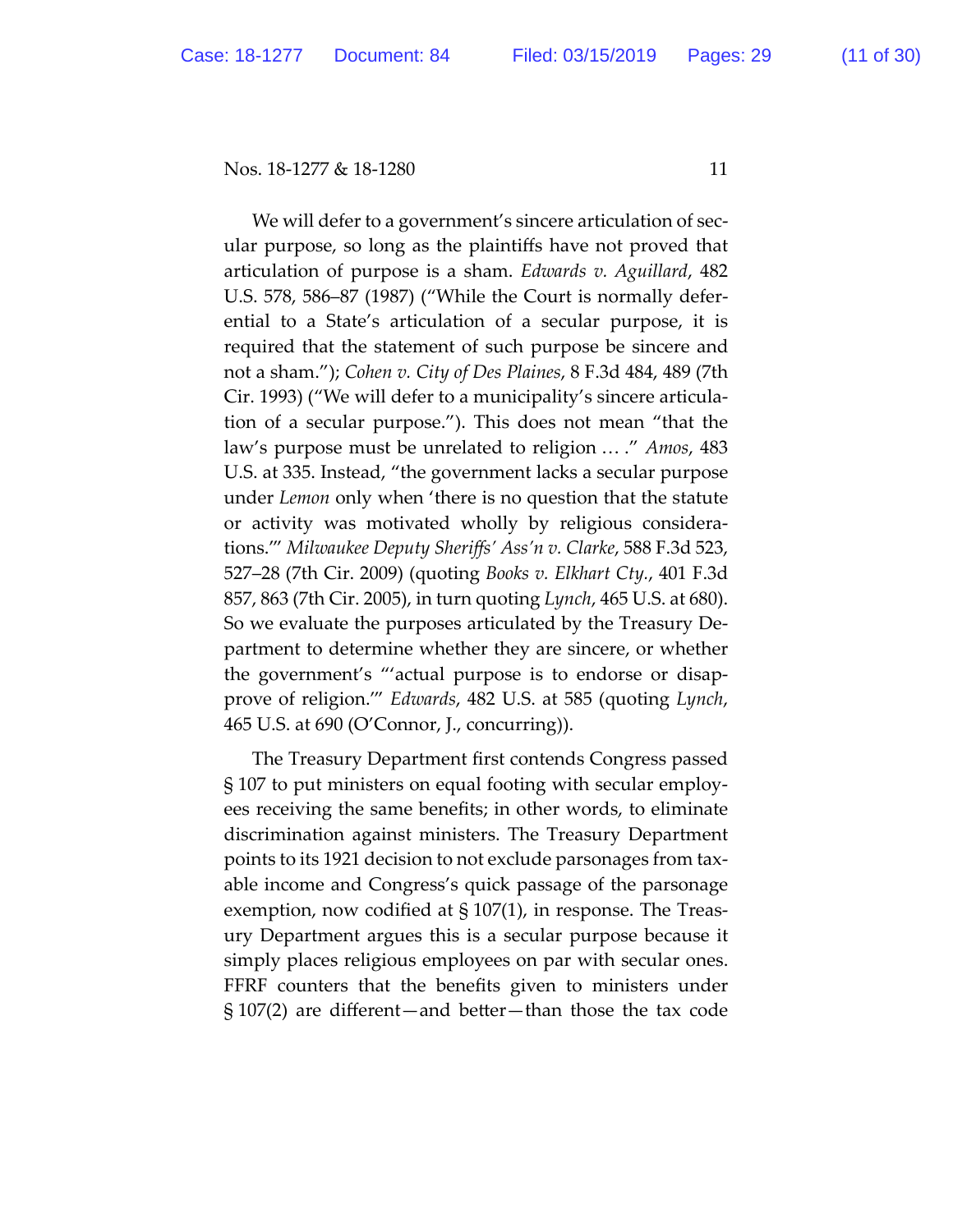gives to secular employees. FFRF argues puting ministers in a better position than secular employees promotes the dissemination of religious ideas and thus cannot be secular.

To determine whether § 107(2) confers a special benefit, or simply integrates ministers into an existing tax system, we must delve into the convenience-of-the-employer doctrine. Though the doctrine was originally developed in Treasury Department regulations, it has since been codified in several places. The principal statute is 26 U.S.C. § 119(a)(2) and exempts meals and lodging furnished to employees if they meet five requirements: the meal or lodging is furnished (1) by an employer to an employee, (2) in kind (as opposed to in cash), (3) on the business premises of the employer, (4) for the convenience of the employer, and (5) as a condition of employment. *See also* 26 C.F.R. § 1.119-1(b) (2018). This exemption applies generally: any qualifying employee can rely on  $\S 119(a)(2)$ , including religious employees.<sup>8</sup>

The express proof requirements of  $\S 119(a)(2)$  are relaxed throughout the tax code for various types of employees. Section 119(c) exempts employees living in a foreign camp from needing to fulfill the "business premises" and "condition of employment" factors. Section 119(d) exempts certain teachers and university employees from the convenience-of-theemployer doctrine altogether, and allows them to exclude from taxable income the fair rental value of campus housing.

Myriad provisions in Title 26 employ this categorical approach and exempt any form of housing benefits, whether

 <sup>8</sup> For additional history on the development of the convenience-of-theemployer doctrine, see *Commissioner v. Kowalski*, 434 U.S. 77, 84–96 (1977).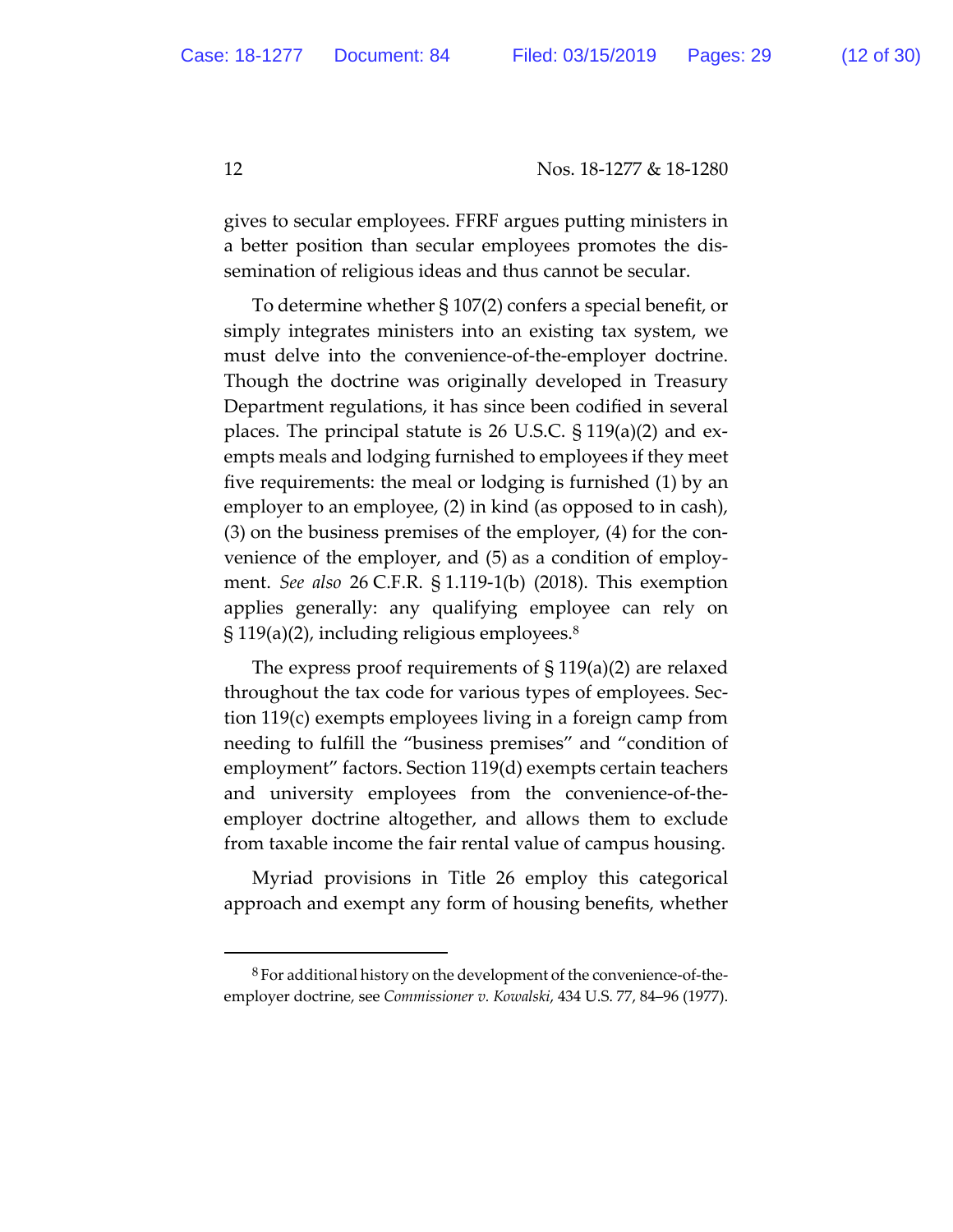in cash or in kind: § 132 and § 162 exclude housing provided to an employee away on business for less than a year; § 134 excludes housing provided to current or former members of the military; § 911 excludes housing above a certain level provided to citizens or residents living abroad; § 912 excludes housing provided to government employees living abroad; and, of course, § 107 excludes housing provided to ministers. These categorical exemptions allow hundreds of thousands of employees (including ministers) to receive tax-exempt housing every year without needing to satisfy the proof requirements of  $\S 119(a)(2)$ .

These parallel provisions show an overarching arrangement in the tax code to exempt employer-provided housing for employees with certain job-related housing requirements. Congress has exempted certain categories of employees from complying with the specific requirements of  $\S 119(a)(2)$  to simplify the application of the convenience-of-the-employer doctrine to those occupations. Section 107, including subsection (2), recognizes ministers often use their homes as part of their ministry. This provision thus eases the administration of the convenience-of-the-employer doctrine by providing a bright-line rule, instead of requiring that ministers and the IRS repeatedly engage with a fact-intensive standard.

Reading § 107(2) in isolation from the other convenienceof-the-employer provisions, and then highlighting the term "minister," could make the challenged statute appear to provide a government benefit exclusively to the religious. But reading it in context, as we must, we see  $\S 107(2)$  is simply one of many *per se* rules that provide a tax exemption to employees with work-related housing requirements. *See* ANTONIN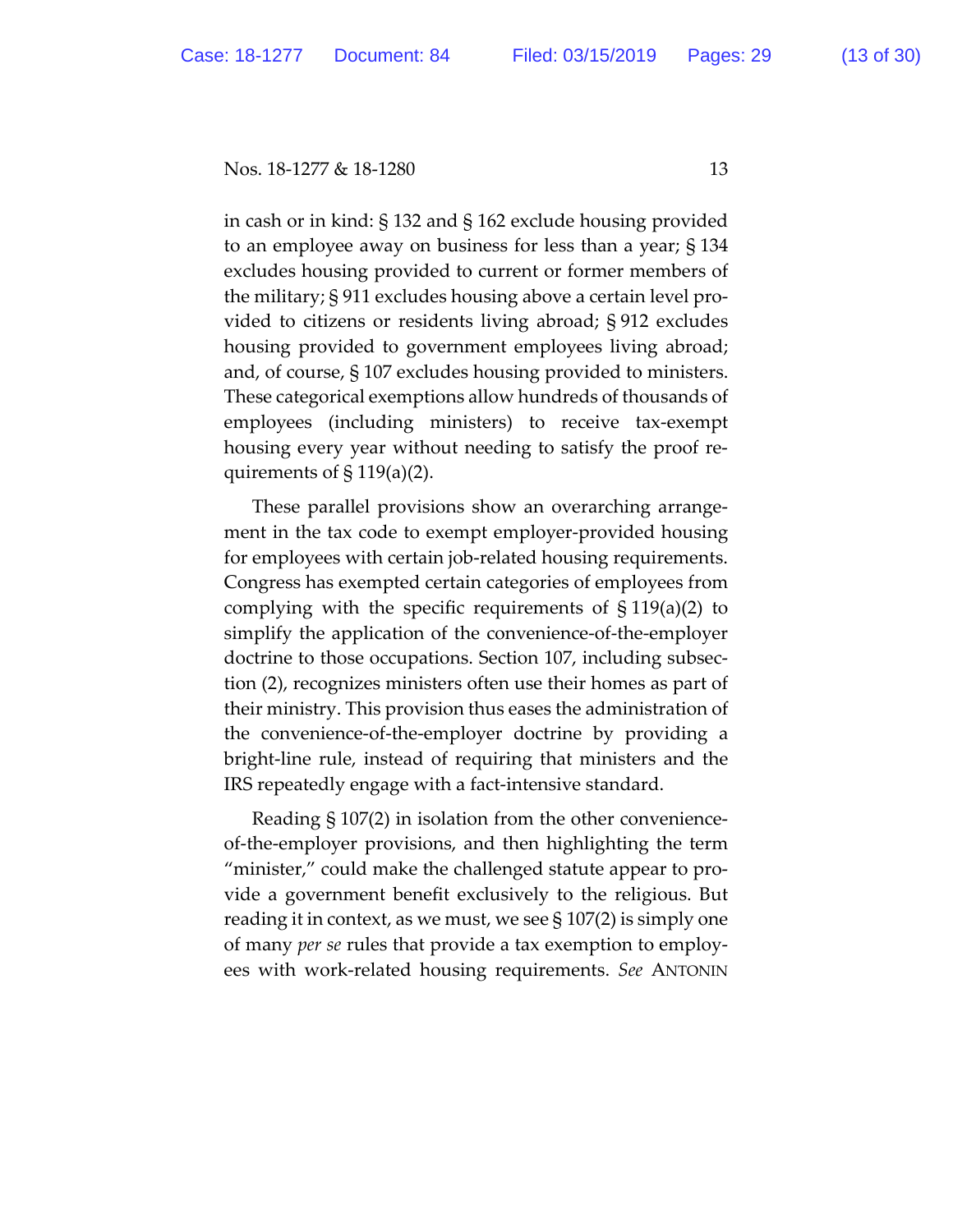SCALIA & BRYAN A. GARNER, READING LAW 252 (2012) ("'Several acts *in pari materia*, and relating to the same subject, are to be taken together, and compared in construction of them, because they are considered as having one object in view, and as acting upon one system.'") (quoting 1 James Kent, *Commentaries on American Law* 433 (1826)); *see also Mueller v. Allen*, 463 U.S. 388, 396 (1983) (upholding Minnesota tax deduction for tuition expenses, primarily used by parents of children at sectarian schools, in part because the deduction was "only one among many deductions—such as those for medical expenses … and charitable contributions … available under the Minnesota tax laws"). Congress's policy choice to ease the administration of the convenience-of-the-employer doctrine by applying a categorical exclusion is a secular purpose, not "motivated wholly by religious considerations." *Lynch*, 465 U.S. at 680.

FFRF argues considering the context of § 107(2) is inapt. To FFRF, the benefits the statute provides apply to a broader category of persons—any minister, as opposed to any minister that uses his or her home for religious purposes—than other categorical housing exclusions in the tax code. The district court agreed, and found that § 107(2) is not analogous to other bright-line housing benefit provisions in the tax code because, in comparison, it is overinclusive. *Gaylor*, 278 F. Supp. 3d at 1095 ("[Sections 134, 911, and 912] relate to employees whose housing is *necessarily* affected by their jobs. … Some ministers may be in a similar situation … but by no means are all ministers so restricted … .") (emphasis in original).

It is not immediately apparent that § 107(2) is broader than the other categorical exemptions for employee housing. For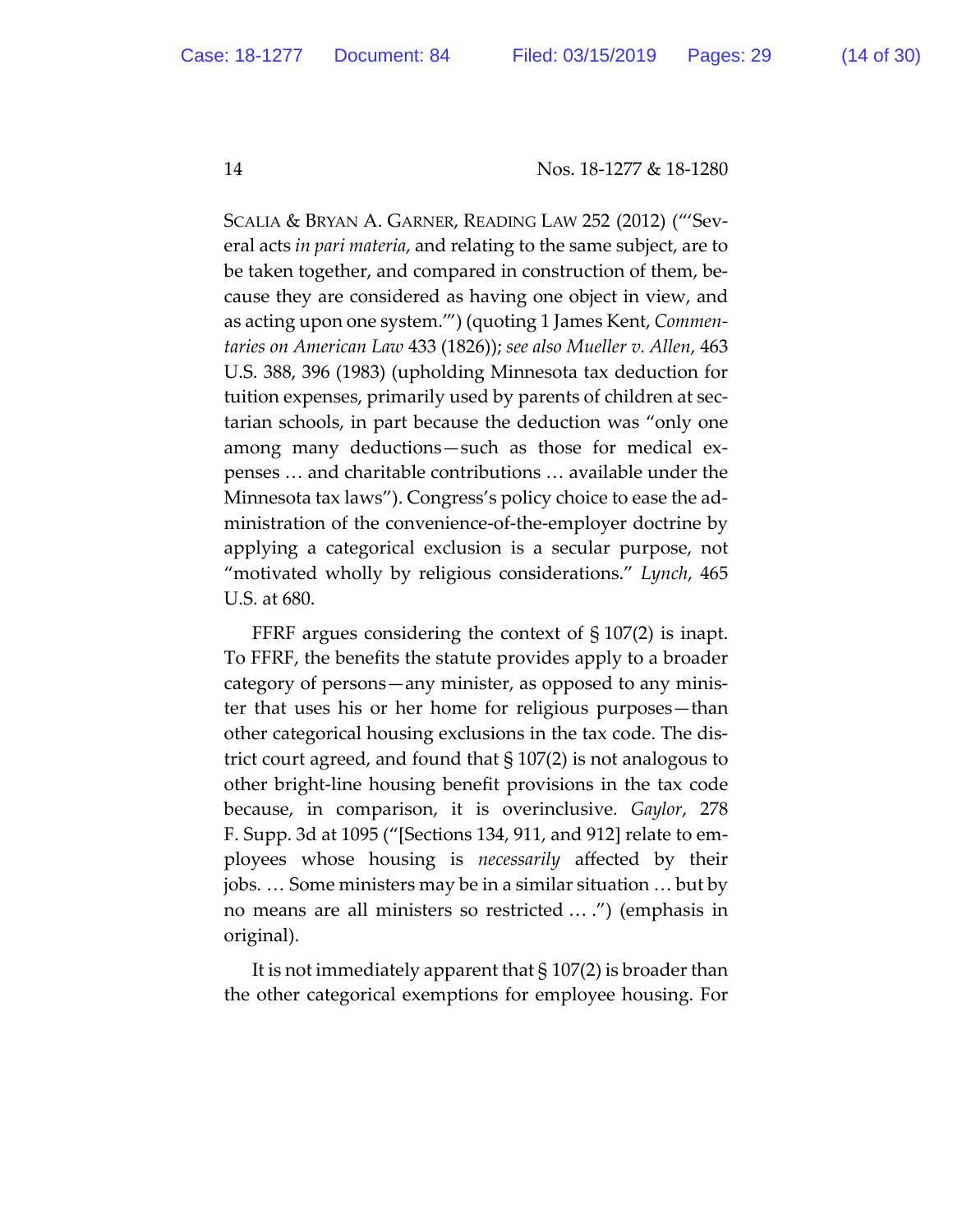example, under 26 U.S.C. § 911, any person living abroad is permited to exclude or deduct housing expenses, regardless whether that person is living abroad at the behest of his or her employer.

But to the extent  $\S 107(2)$  may be overinclusive, that alone does not render the statute unconstitutional. FFRF's argument is a critique of categorical rules generally, rather than of § 107(2) specifically. "Read literally, rules are generally overinclusive and underinclusive if assessed by references to their purposes. There is always a gap between the justification for a rule … and the rule itself." Cass R. Sunstein, *Problems with Rules*, 83 CALIF. L. REV. 953, 990–91 (1995). No rule will perfectly address the concerns to which it is addressed, because "[a]ll generalizations … are to some degree invalid, and hence every rule of law has a few corners that do not quite fit." Antonin Scalia, *The Rule of Law as a Law of Rules*, 56 U. CHI. L.REV. 1175, 1177 (1989). Categorical rules sacrifice precision of result for administrative ease and equality of result. So it is not surprising that § 107(2) covers some housing allowances that may be excluded under a case-by-case discretionary standard. In this respect, § 107(2) is not an outlier.

Important to our consideration, any imprecision does not make § 107(2) any less analogous to other "convenience-ofthe-employer" related provisions in the tax code. Each covers a different subset of eligible taxpayers and activities, but they all serve a common purpose: excluding from taxable income certain employment-related expenses. The constitutionality of § 107(2) does not turn on which ministers the statute includes or excludes. *See, e.g.*, *Kowalski*, 434 U.S. at 95–96 ("[A]rguments of equity have litle force in construing the boundaries of exclusions and deductions from income many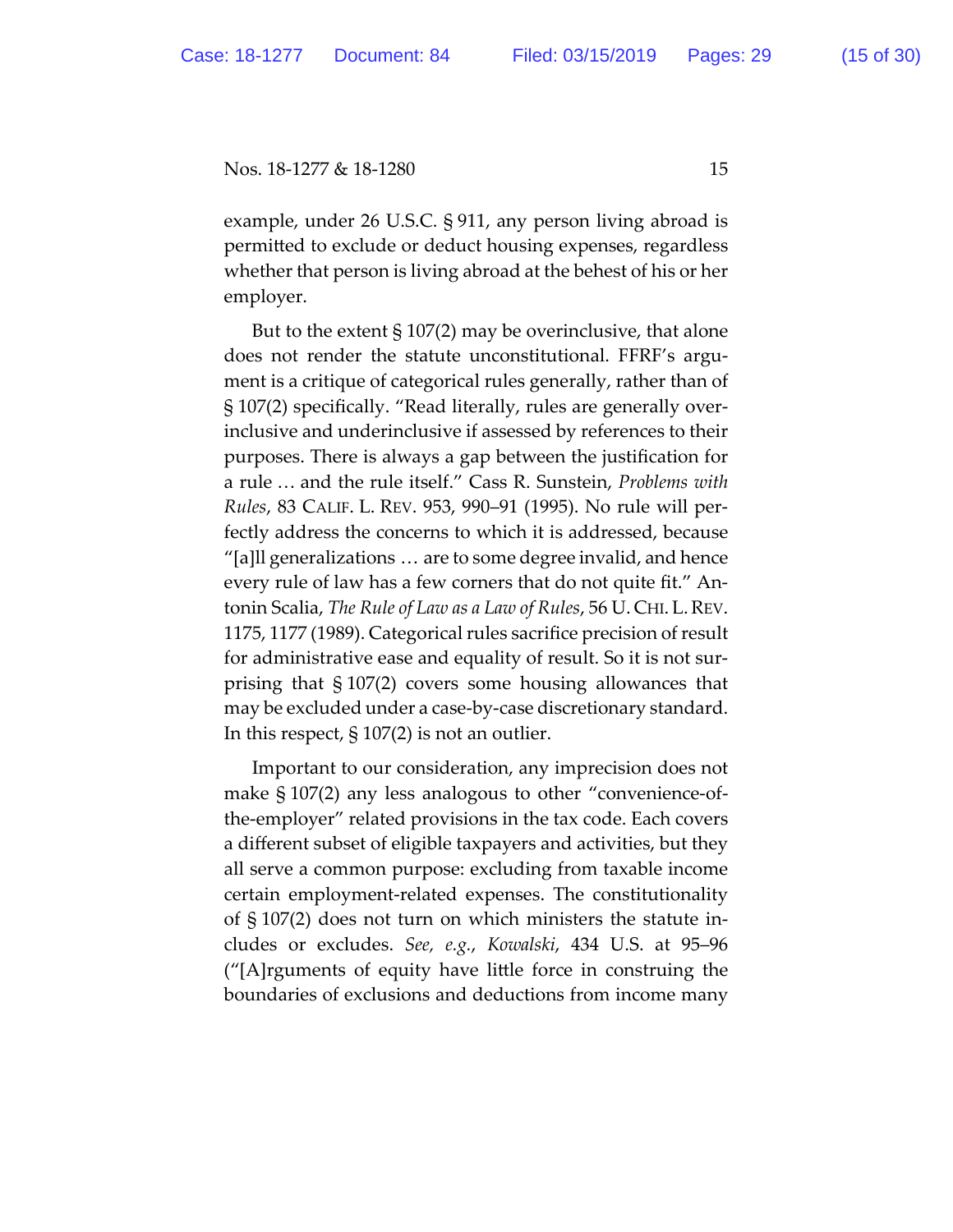of which, to be administrable, must be arbitrary."); *Delong v. Depʹt of Health & Human Servs*., 264 F.3d 1334, 1343 (Fed. Cir. 2001) *("*Like all bright line rules, [the statute] is both overinclusive and under-inclusive, but the imprecision of the statute does not make it unconstitutional.").

The second secular legislative purpose cited by the Treasury Department is elimination of discrimination between ministers. The government argues Congress passed § 107(2) because providing the tax exemption only to ministers given in-kind housing tended to exclude ministers of smaller or poorer denominations. FFRF argues this is a sham and the true justification was to subsidize religion, based on a statement made in the early 1950s by § 107(2)'s sponsoring representative Peter Mack: "Certainly, in these times when we are being threatened by a godless and antireligious world movement we should correct this discrimination against certain ministers who are carrying on such a courageous fight against this foe." *Hearings Before the Commitee on Ways and Means: Statement of Hon. Peter F. Mack, Jr., on H.R. 4275, Concerning the Taxability of a Cash Allowance Paid to Clergymen in Lieu of Furnishing Them a Dwelling*, 83d. Cong. 1, at 1576 (June 9, 1953). The Treasury Department and intervenors respond by quoting other statements by Representative Mack from the same hearing, such as that the bill was proposed because "present tax laws are discriminatory among our clergy," *id.* at 1574–75, and because he believed "a serious injustice [was] being done to those ministers who must provide their own home," *id.* at 1576.

This smatering of legislative history does not establish Representative Mack's motives in proposing the bill. Even if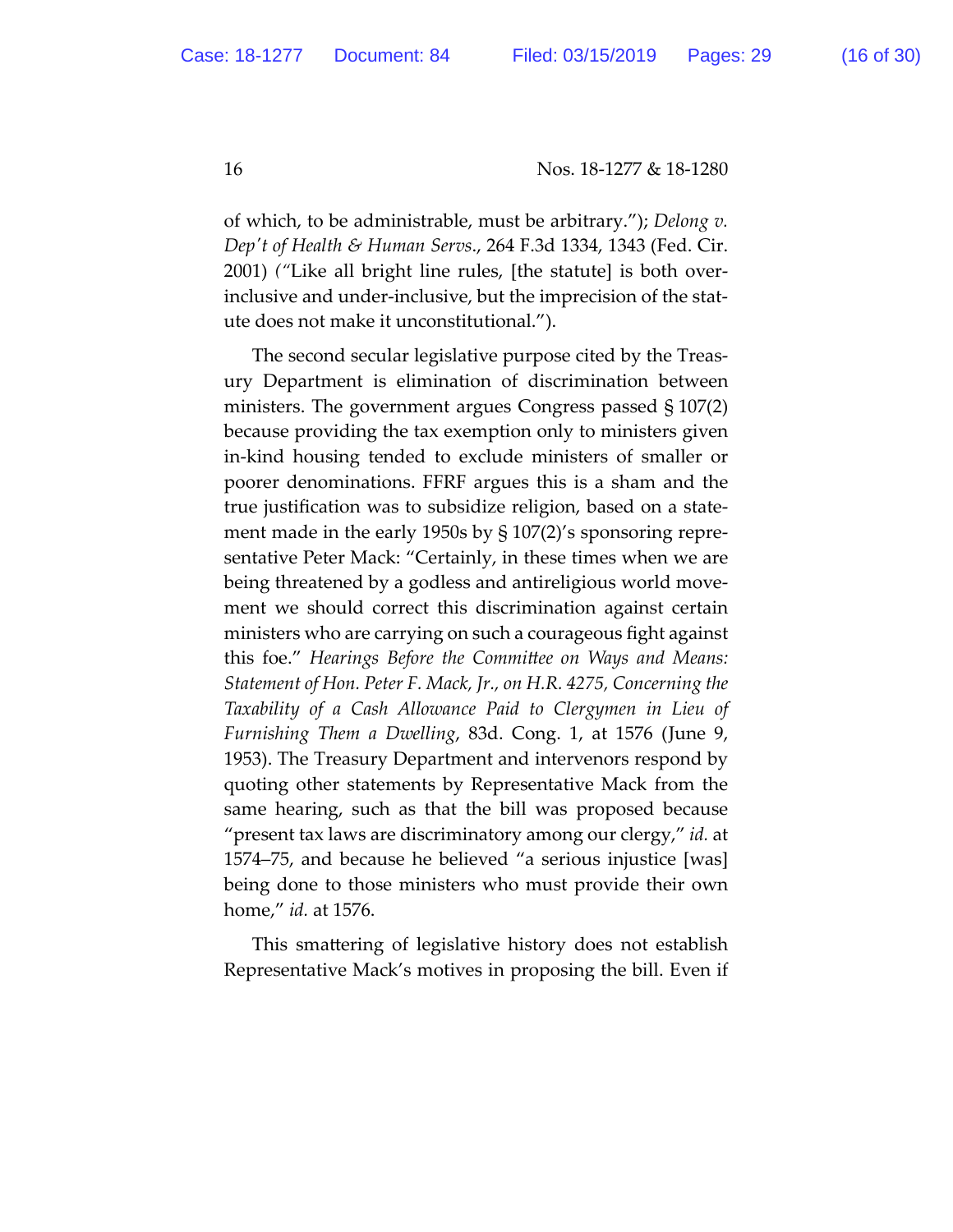his first quote above did so, the motivation of one representative in a House of 435 does not definitively reveal the impetus behind the bill's passage. At the same hearing, other representatives stated different motives. Speaking on the same proposed provision, Representative Ray G. McKennan said the changes were proposed to "create an equitable condition for ministers similarly situated, and would probably eliminate court action [by ministers suing for discrimination]." *Id.* at 1574.

The legislative record does not establish a singular motive behind § 107(2). Conflicting statements among members of Congress—even by the same member—reveal the unreliability of this legislative history. Certainly, these statements do not render "a sham" the Treasury Department's proffered purpose of avoiding discrimination among religions. *Cf. Edwards*, 482 U.S. at 586–87. As such, we take the government at its word, which resolves this question. "The clearest command of the Establishment Clause is that one religious denomination cannot be officially preferred over another." *Larson v. Valente*, 456 U.S. 228, 244 (1982). Avoidance of discrimination against certain religions in favor of others is a permissible secular legislative purpose.

The third secular legislative purpose cited by the Treasury Department is to avoid excessive entanglement with religion. To the government, Congress's decision to exempt ministers from the proof requirements of § 119(a)(2) prevents the IRS from conducting intrusive inquiries into how religious organizations use their facilities. *See, e.g.*, *Amos*, 483 U.S. at 339 ("avoid[ing] … intrusive inquiry into religious belief …" prevents entanglement). FFRF responds that § 107(2) does not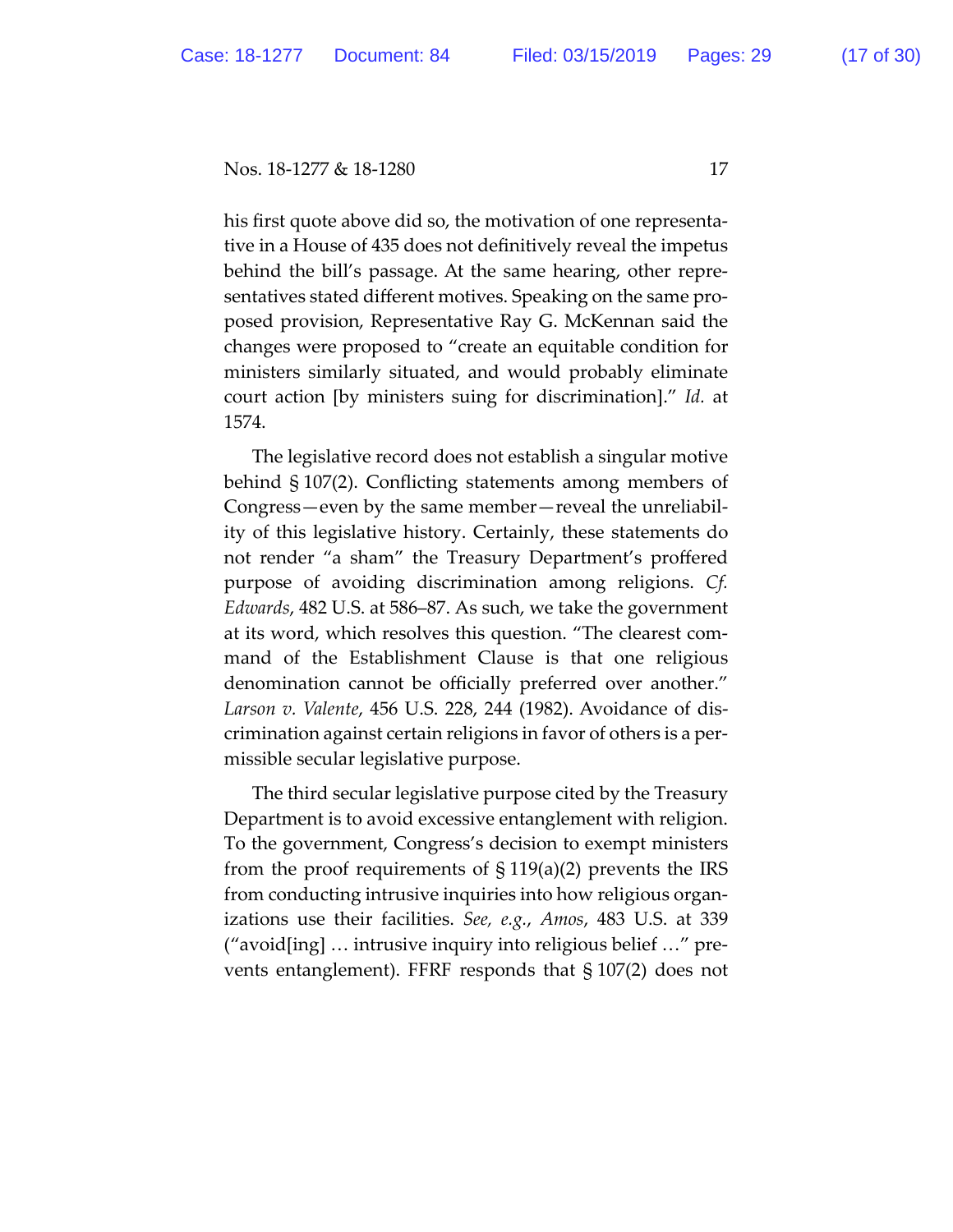avoid such entanglement because the IRS must still administer a test to determine whether a taxpayer qualifies as a minister. FFRF argues this is as fact-intensive an audit as the inquiry administered for the generally applicable statutory exemption, § 119(a)(2).

On this entanglement question, two Supreme Court decisions are particularly instructive. In *Walz v. Tax Comm. of City of N.Y.*, the Court upheld a New York property tax exemption for properties owned by churches and used exclusively for religious worship. *Walz* disagreed with the lower court's examination of churches' contribution to the social welfare to determine whether the tax exemption had a secular purpose:

> To give emphasis to so variable an aspect of the work of religious bodies would introduce an element of governmental evaluation and standards as to the worth of particular social welfare programs, thus producing a kind of continuing day-to-day relationship which the policy of neutrality seeks to minimize.

397 U.S. at 674. Similarly, in *Amos v. Corporation of the Presiding Bishop of the Church of Jesus Christ of Later-day Saints*, the Supreme Court upheld a categorical exemption for religious organizations from the provisions of Title VII of the Civil Rights Act of 1964. The opinion noted that, under *Lemon*, "it is a permissible legislative purpose to alleviate significant governmental interference with the ability of religious organizations to define and carry out their religious missions." *Amos*, 483 U.S. at 335.

Any financial interaction between religion and government—like taxing a church, or exempting it from tax—entails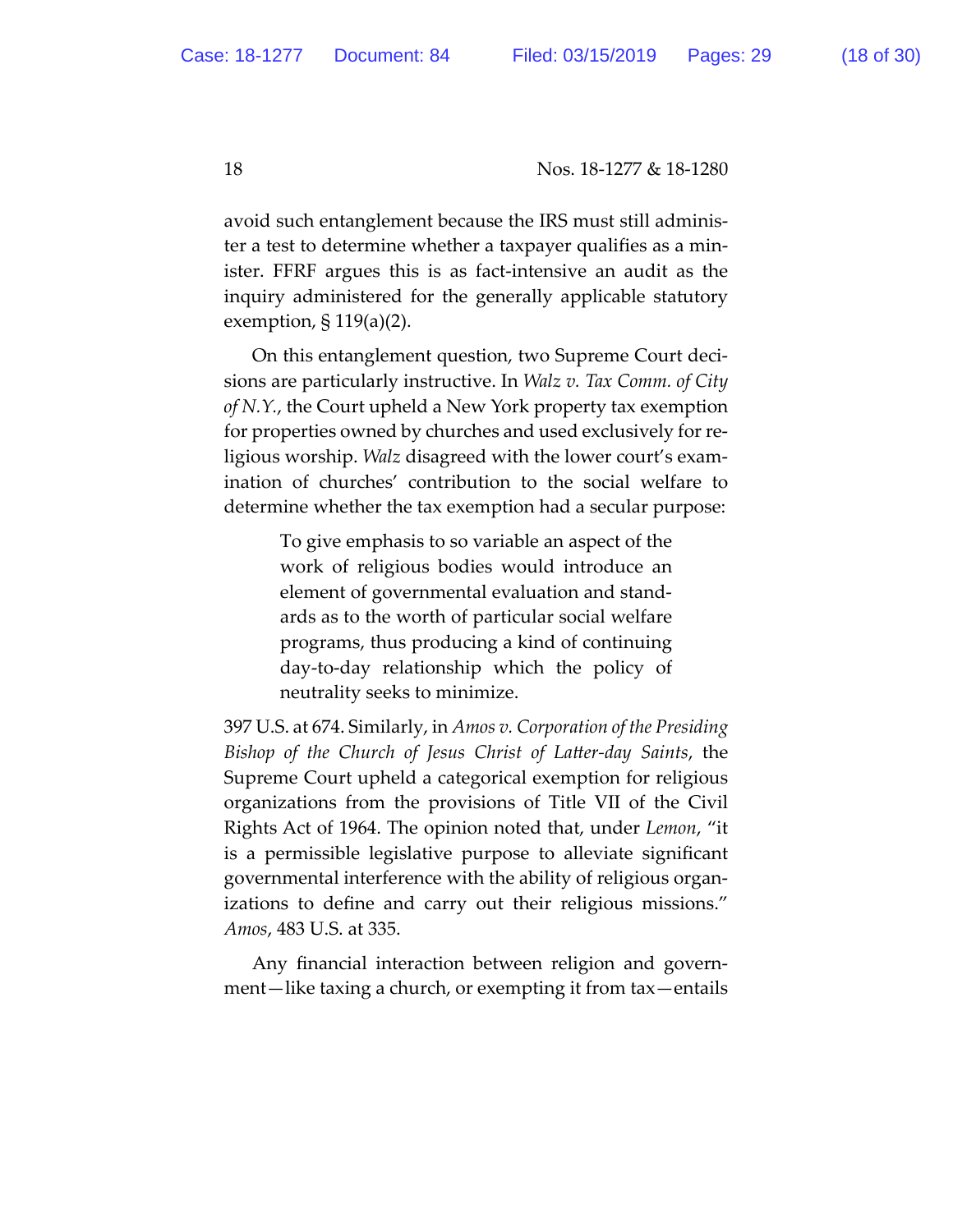some degree of entanglement. But only *excessive* entanglement violates the Establishment Clause. *See Walz*, 307 U.S. at 674 ("We must also be sure that the end result—the effect—is not an excessive government entanglement with religion.") Crucial to our evaluation, the Supreme Court has already permited the level of entanglement incurred under § 107(2). In *Hosanna-Tabor Evangelical Lutheran Church and School v. EEOC*, 565 U.S. 171 (2012), the Court inquired into the facts underlying Hosanna-Tabor's employment to determine whether she was a minister. *Id.* at 190–92. The IRS does the same under § 107(2) to determine whether a taxpayer qualifies as a minister. The Court would not have so inquired if it violated the Establishment Clause.

In contrast, the application of  $\S 119(a)(2)$  to ministers would entangle church and state far more than under § 107(2). For example, to determine what constitutes the business premises of the employer under § 119(a)(2), the IRS would have to determine what the "business" of the church is and where and how far the "premises" of the church extend. *See* EDWARD A. ZELINSKY, TAXING THE CHURCH 168–69 (2017). To do so, the IRS would need to interrogate ministers on the specifics of their worship activities, even determine which activities constitute "worship." Such government inquiries into the internal affairs of churches to determine their eligibility for tax relief have been rejected as excessive entanglement. *See, e.g.*, *Serbian E. Orthodox Diocese for U.S. of Am. & Canada v. Milivojevich*, 426 U.S. 696, 708–20 (1976) (holding civil courts cannot interfere with the rulings of ecclesiastical tribunals on church affairs); *Schleicher v. Salvation Army*, 518 F.3d 472, 475 (7th Cir. 2008) ("Congress does not want courts to interfere in the internal management of churches … .").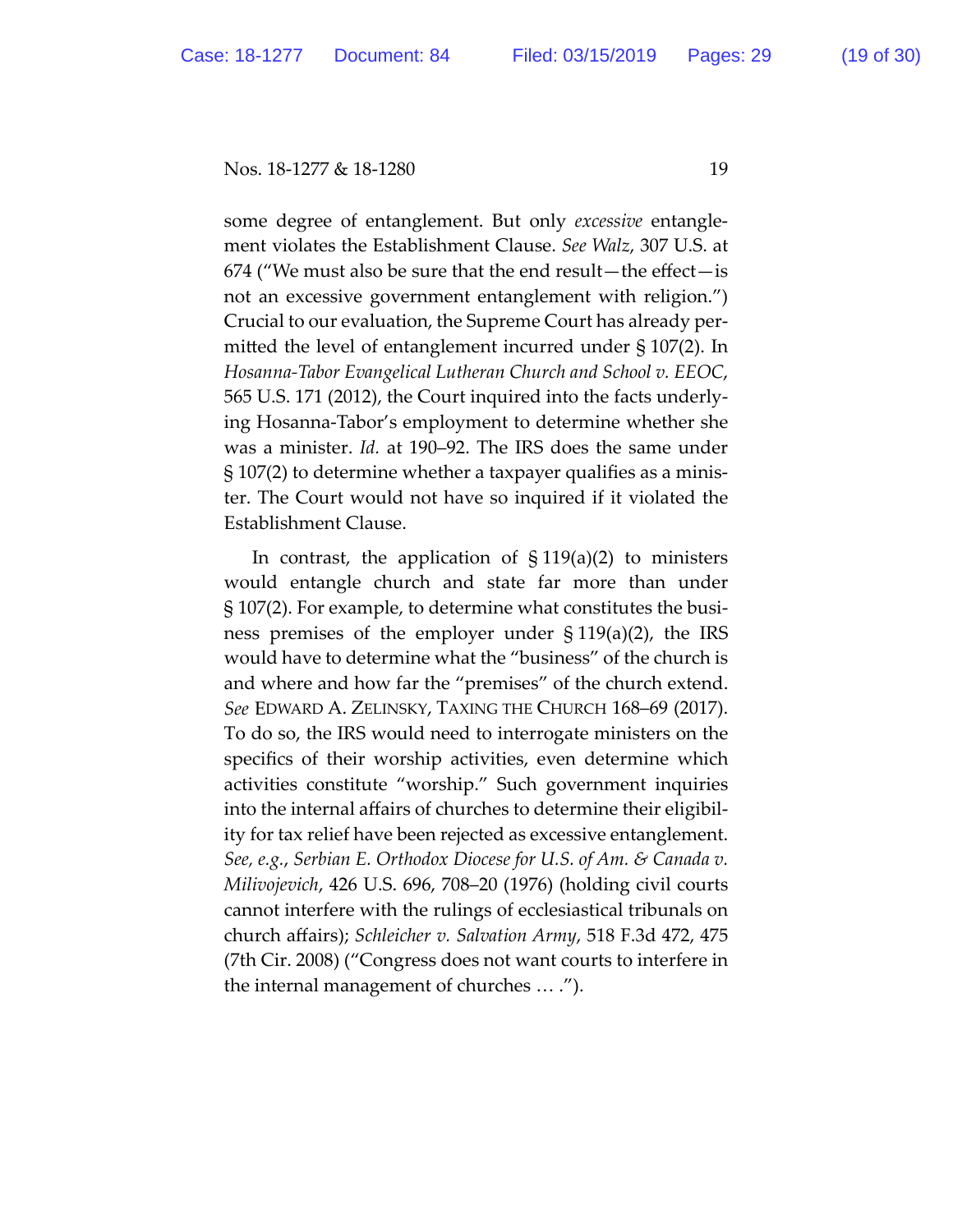Worse, if subject to § 119(a)(2), congregations might alter their religious activities to atempt to conform with its requirements. Congress enacted § 107(2) in part to avoid that. And congressional action "to minimize governmental interference with the decision-making process in religions … does not violate the Establishment Clause." *Amos*, 483 U.S. at 336 (internal citations and quotations omited).

The categorical nature of § 107(2) also avoids excessive entanglement by providing ministers and their churches certainty as to whether their housing allowances will be exempt from tax. In *Amos*, the Supreme Court held "it is a significant burden on a religious organization to require it, on pain of substantial liability, to predict which of its activities a secular court will consider religious." *Amos*, 483 U.S. at 336.

Recognizing the potentially excessive entanglement threatened by the application of  $\S 119(a)(2)$  to ministers, Congress enacted a less-entangling tax exemption. Seeking to avoid government entanglement is a secular legislative purpose under *Lemon*. *See, e.g.*, *Medina v. Catholic Health Initiatives*, 877 F.3d 1213, 1231 (10th Cir. 2017) ("[T]he Supreme Court has expressly held that a purpose of avoiding government entanglement does not violate the Establishment Clause.") (citing *Amos*, 483 U.S. at 335). Because the government has articulated not one, but three secular purposes, we conclude the first prong of *Lemon* is satisfied.

### *B. Primary Effect of Advancing or Inhibiting Religion*

The second prong of the *Lemon* test requires that a statute have a "principal or primary effect … that neither advances nor inhibits religion." *Lemon*, 403 U.S. at 612. "For a law to have forbidden 'effects' under *Lemon*, it must be fair to say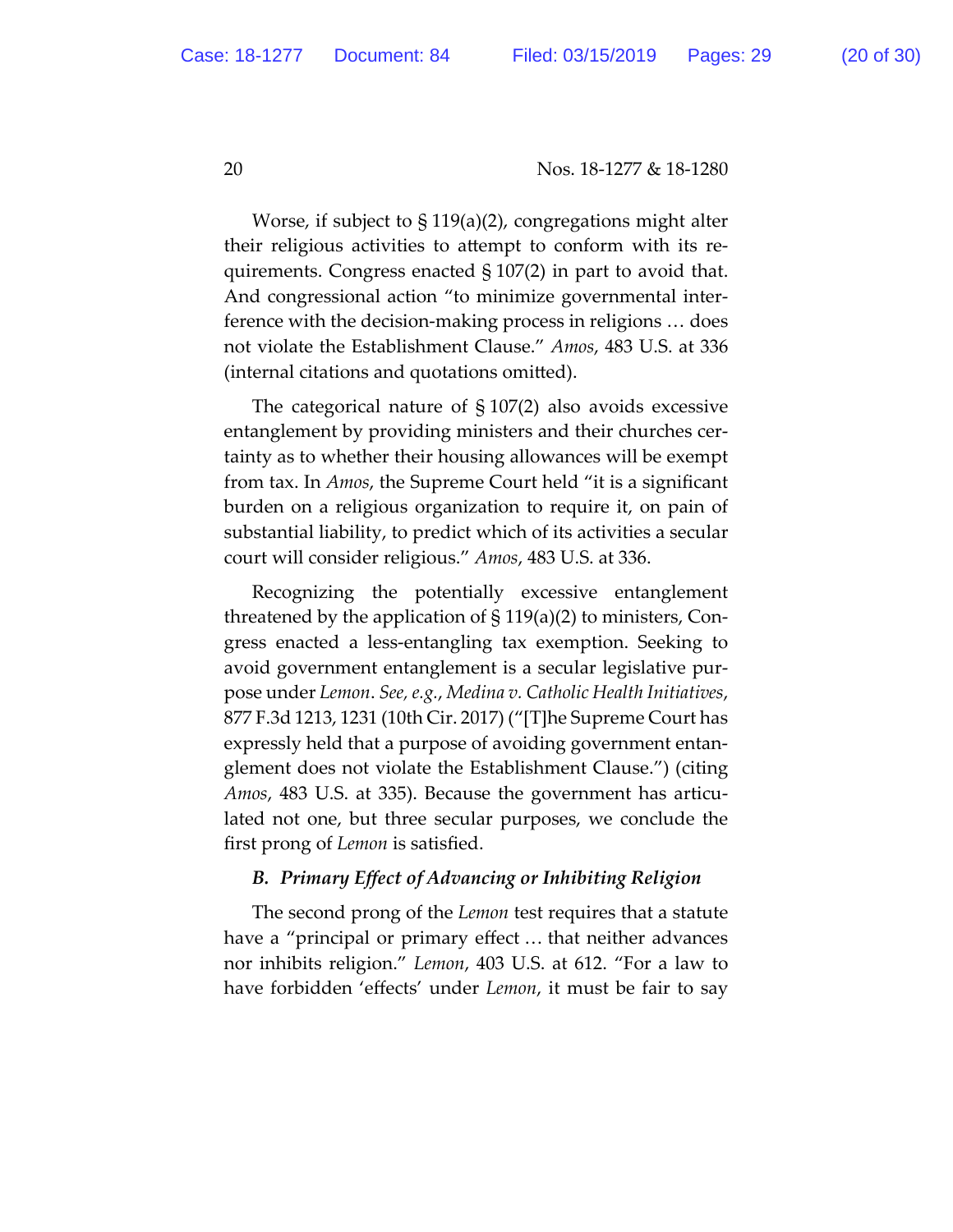that the *government itself* has advanced religion through its own activities and influence." *Amos*, 483 U.S. at 337 (emphasis in original). This entails "sponsorship, financial support, and active involvement of the sovereign in religious activity." *Walz*, 297 U.S. at 668.

FFRF contends the Supreme Court's holdings in *Amos* and *Walz* were superseded by Justice Brennan's plurality opinion in *Texas Monthly, Inc. v. Bullock*, 489 U.S. 1 (1989). That case resolved an Establishment Clause challenge to a state tax exemption for religious publications. To determine whether Justice Brennan's opinion controls, we examine the grounds for decision in *Texas Monthly*'s various concurrences. *See Marks v. United States*, 430 U.S. 188, 193 (1977) ("When a fragmented Court decides a case and no single rationale explaining the result enjoys the assent of five Justices, the holding of the Court may be viewed as that position taken by those Members who concurred in the judgments on the narrowest grounds.").

In *Texas Monthly*, Justice Brennan authored an opinion joined by Justice Marshall and Justice Stevens and announced the result of the case; Justice White concurred in the result and wrote separately; Justice Blackmun concurred in the result and wrote for himself and Justice O'Connor; and Justice Scalia filed a dissenting opinion, joined by Chief Justice Rehnquist and Justice Kennedy. Justice Brennan's opinion concluded that the tax exemption for religious publications violated the Establishment Clause because "[e]very tax exemption constitutes a subsidy that affects nonqualifying taxpayers." *Texas Monthly*, 489 U.S. at 14 (Brennan, J., plurality opinion). He stated any subsidy directed "exclusively to religious organi-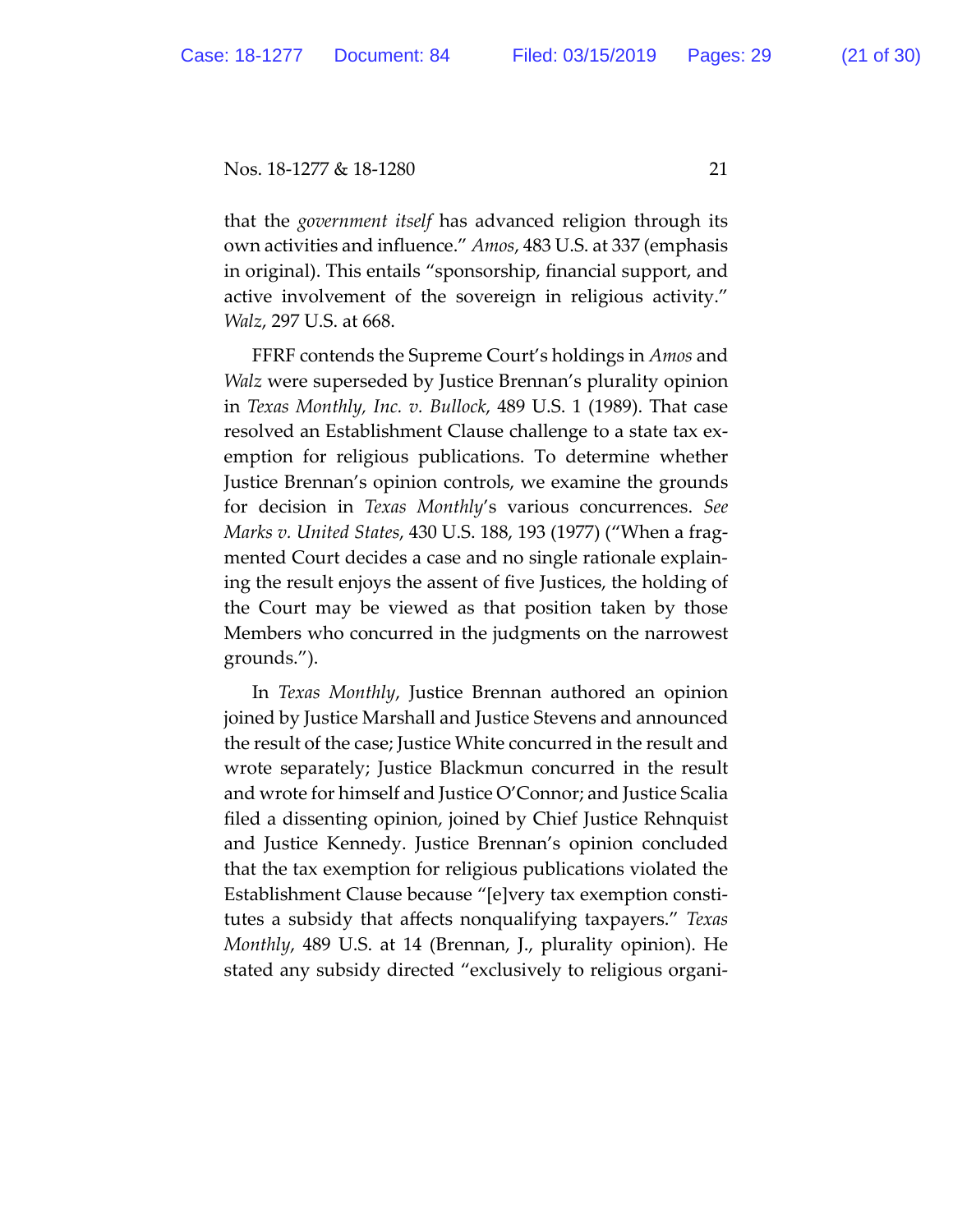zations that is not required by the Free Exercise Clause … cannot but convey a message of endorsement to slighted members of the community." *Id.* at 15 (internal citations and quotations omited).

The other opinions in *Texas Monthly* were narrower in scope. Justice White's concurrence reached the same result, but on an independent ground, the Press Clause. Justice Blackmun's concurrence agreed that the tax exemption violated the Establishment Clause, but did not adopt many of Justice Brennan's sweeping statements. Justice Blackmun urged that the case be resolved narrowly and concluded only that "a tax exemption *limited to* the sale of religious literature by religious organizations violates the Establishment Clause." *Id.* at 28 (Blackmun, J., concurring) (emphasis in original). Because Justice Blackmun decided the case on Establishment Clause grounds, $9$  and on a narrower basis than Justice Brennan's opinion, under the *Marks* rule Justice Blackmun's concurrence sets the rule of decision of *Texas Monthly*. His concurrence did not comment on what constitutes a forbidden effect under *Lemon*, so *Texas Monthly* does not alter our analysis of this second prong.

 $\overline{a}$ 

<sup>9</sup> Even if Justice White's opinion were based on narrower grounds than Justice Blackmun's opinion, it reached the same result under a different constitutional clause. "*Marks* applies 'only when one opinion is a logical subset of other, broader opinions.'" *Gibson v. American Cyanamid Co.*, 760 F.3d 600, 619 (7th Cir. 2014) (quoting *King v. Palmer*, 950 F.2d 771, 781 (D.C. Cir. 1991) (en banc)). Justice Blackmun's opinion provided the fourth and fifth votes in *Texas Monthly* and shared the "common denominator" of resolving the issue under the Establishment Clause, so it controls. *Gibson*, 760 F.3d at 619 (quoting *United States v. Heron*, 564 F.3d 879, 884 (7th Cir. 2009)).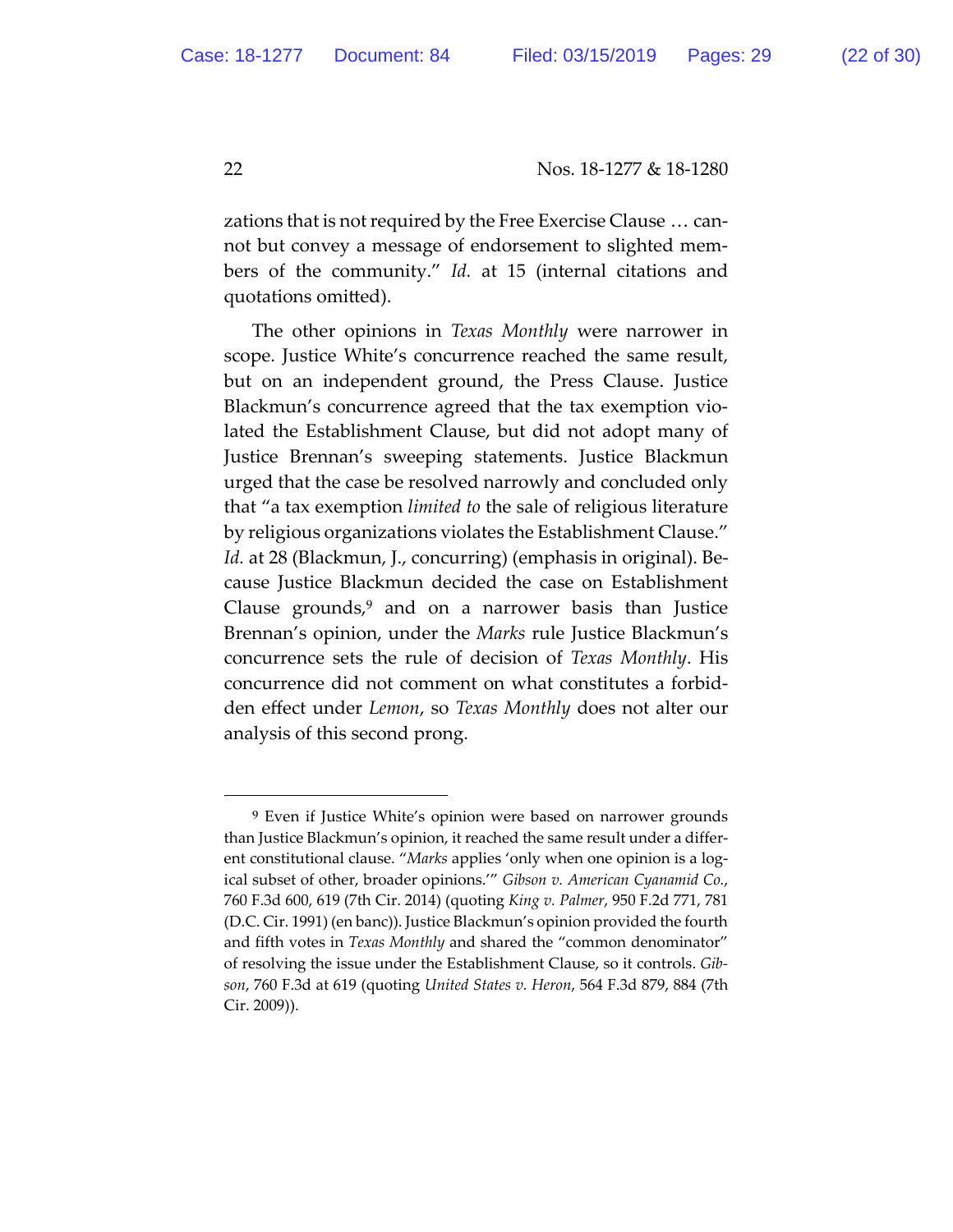With *Walz* and *Amos* still in effect, we evaluate forbidden effects under their framework. FFRF contends a tax exemption for religion is identical to a government subsidy for religion. In economic terms, a subsidy and a tax exemption may have the same practical impact. *See, e.g.*, Adam Chodorow, *The Parsonage Allowance*, 51 U.C. DAVIS L. REV. 849, 854 (2018) ("The claim that exemptions differ from direct subsidies for Establishment Clause purposes simply ignores economic reality."). But the Supreme Court has already found a constitutionally significant difference between the two on taxing religion. "The grant of a tax exemption is not sponsorship since the government does not transfer part of its revenue to churches but simply abstains from demanding that the church support the state." *Walz*, 397 U.S. at 675.10

Under *Walz* and *Amos*, then, § 107(2) does not advance religion on behalf of the government. Providing a tax exemption does not "connote[] sponsorship, financial support, and active involvement of the [government] in religious activity" under *Walz*, 397 U.S. at 668; *see also Amos*, 483 U.S. at 337 ("[W]e do not see how any advancement of religion achieved by the [exempt religious organization] can be fairly atributed to the Government, as opposed to the Church.").

Under these precedents, the primary effect of § 107(2) is not to advance religion on behalf of the government, but to

 $10$  The Supreme Court tacitly reaffirmed this approach in its standing discussion in *Arizona Christian Sch. Tuition Org. v. Winn*, 536 U.S. 125 (2011). There, it held taxpayers had no standing to challenge a tax credit directed primarily towards sectarian schools because "[w]hen the government declines to impose a tax, … there is no … connection between dissenting taxpayer and alleged establishment." *Id*. at 142.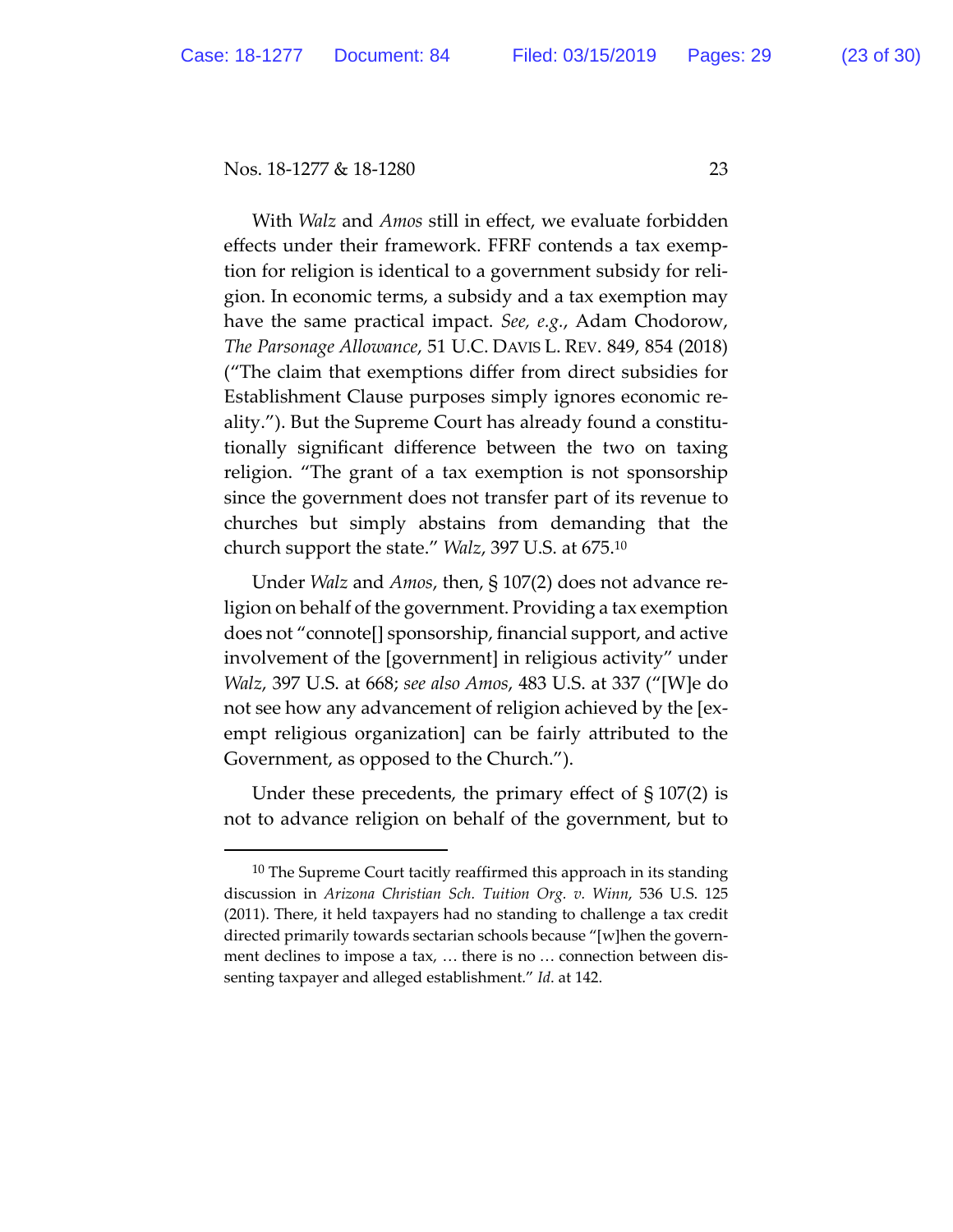"*allow*[] churches to advance religion, which is their very purpose." *Amos*, 483 U.S. at 337 (emphasis in original). So § 107(2) passes the second prong of *Lemon*.

# *C. Excessive Entanglement with Religion*

The third prong of the *Lemon* test is whether the state "foster[s] 'an excessive government entanglement with religion.'" *Lemon*, 403 U.S. at 613 (quoting *Walz*, 397 U.S. at 674). We have addressed this prong in Part III.A above. Because some level of church-state interaction is unavoidable, "[e]ntanglement is a question of kind and degree." *Lynch*, 465 U.S. at 684. Section 107(2) avoids government inquiry into the use of a minister's home, but it still requires the IRS to determine who qualifies as a minister eligible for the exemption. Even if the IRS's test for who qualifies as a minister involves entanglement, it is of a nature approved by the Supreme Court in *Hosanna-Tabor*. *See Hosanna-Tabor*, 565 U.S. at 190–95 (engaging in a fact-bound analysis to determine whether the petitioner qualified as a minister). The alternative would be to force ministers to comply with the far more detailed and particular, and thus more entangling, requirements of § 119(a)(2).

In answer to these concerns, Congress chose to enact § 107(2). Legislative determinations about the Establishment Clause, while not binding, are entitled to deference. "We in the Judiciary must be wary of interpreting [the Religion] Clauses in a manner that negates the legislative role altogether." *Texas Monthly*, 489 U.S. at 28 (Blackmun, J., concurring). Legislative deference is particularly great for classifications in tax legislation. *See, e.g.*, *Regan v. Taxation with Representation of Washington*, 461 U.S. 540, 547 (1997) ("Legislatures have especially broad latitude in creating classifications and distinctions in tax statutes."); *Madden v. Kentucky*,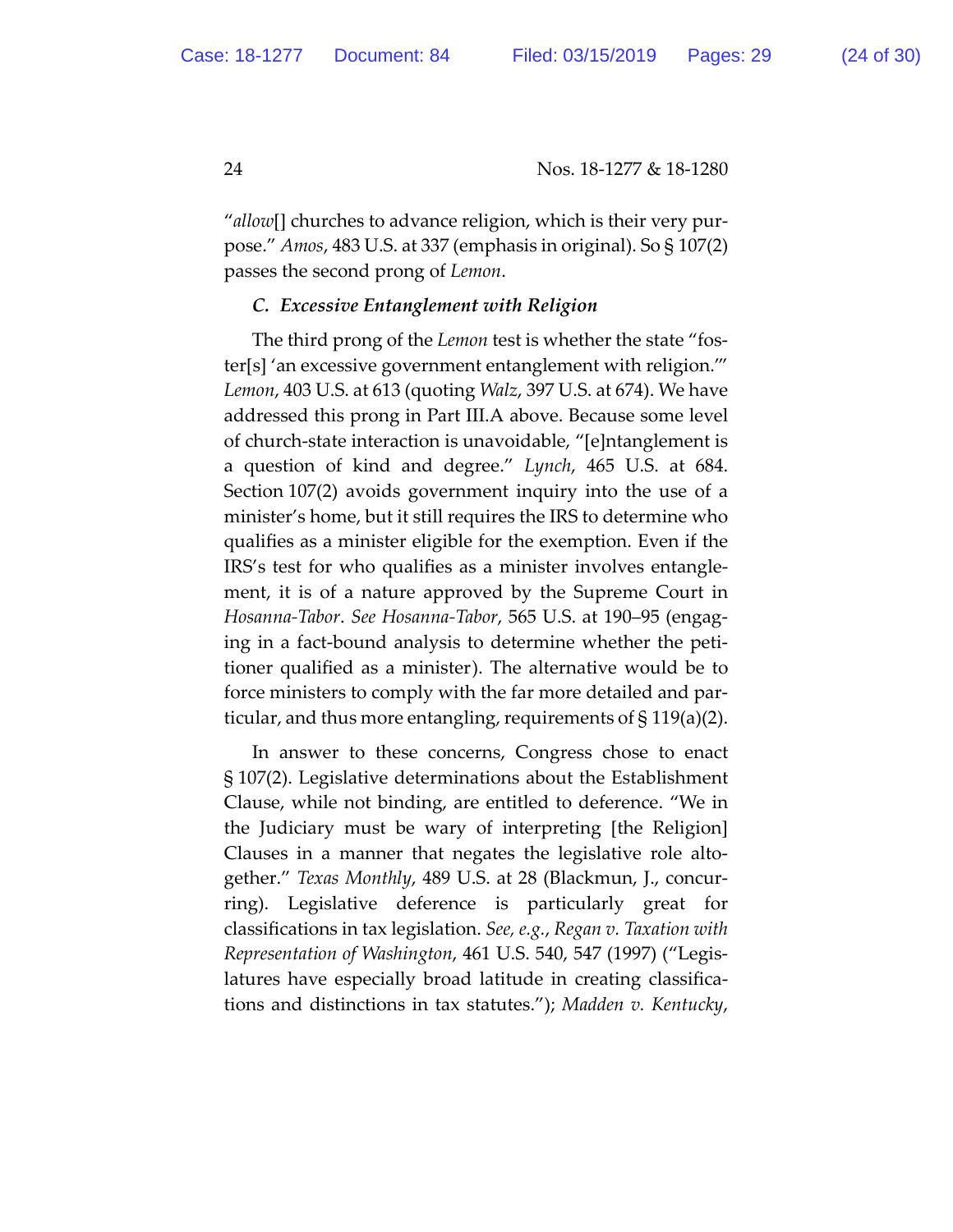309 U.S. 83, 88 (1940) (holding that for tax classifications challenged under the Fourteenth Amendment, "the presumption of constitutionality can be overcome only by the most explicit demonstration that a classification is a hostile and oppressive discrimination against particular persons and classes"). Congress decided § 107(2) is the less entangling option, so we will not disturb it.

We conclude § 107(2) has a secular legislative purpose, its principal effect is neither to endorse nor to inhibit religion, and it does not cause excessive government entanglement. Here, "[t]here is no genuine nexus between tax exemption and establishment of religion." *Walz*, 397 U.S. at 675. Section 107(2), then, does not violate the Establishment Clause under the *Lemon* test.

### **IV.**

We next examine whether  $\S 107(2)$  passes the historical significance test.11 The Supreme Court has held "the Establishment Clause must be interpreted 'by reference to historical practices and understandings.'" *Town of Greece v. Galloway*, 572 U.S. 565, 576 (2014) (quoting *Cty. of Allegheny v. Am. Civil* 

<sup>&</sup>lt;sup>11</sup> FFRF and amici curiae supporting appellees' position offer no arguments under the historical significance test, except to assert the test applies only to legislative prayer. We find no such limitation. Though *Town of Greece* addressed legislative prayer, it stated that "the Establishment Clause must be interpreted 'by reference to historical practices and understandings.'" 572 U.S. at 576 (quoting *Cty. of Allegheny*, 492 U.S. at 670 (Kennedy, J., concurring in judgment in part and dissenting in part)). This language does not limit the application of the *Town of Greece* standard to constitutional challenges to legislative prayer. As this part discusses, other Supreme Court cases have examined relevant history as to monuments as well as the ministerial exception.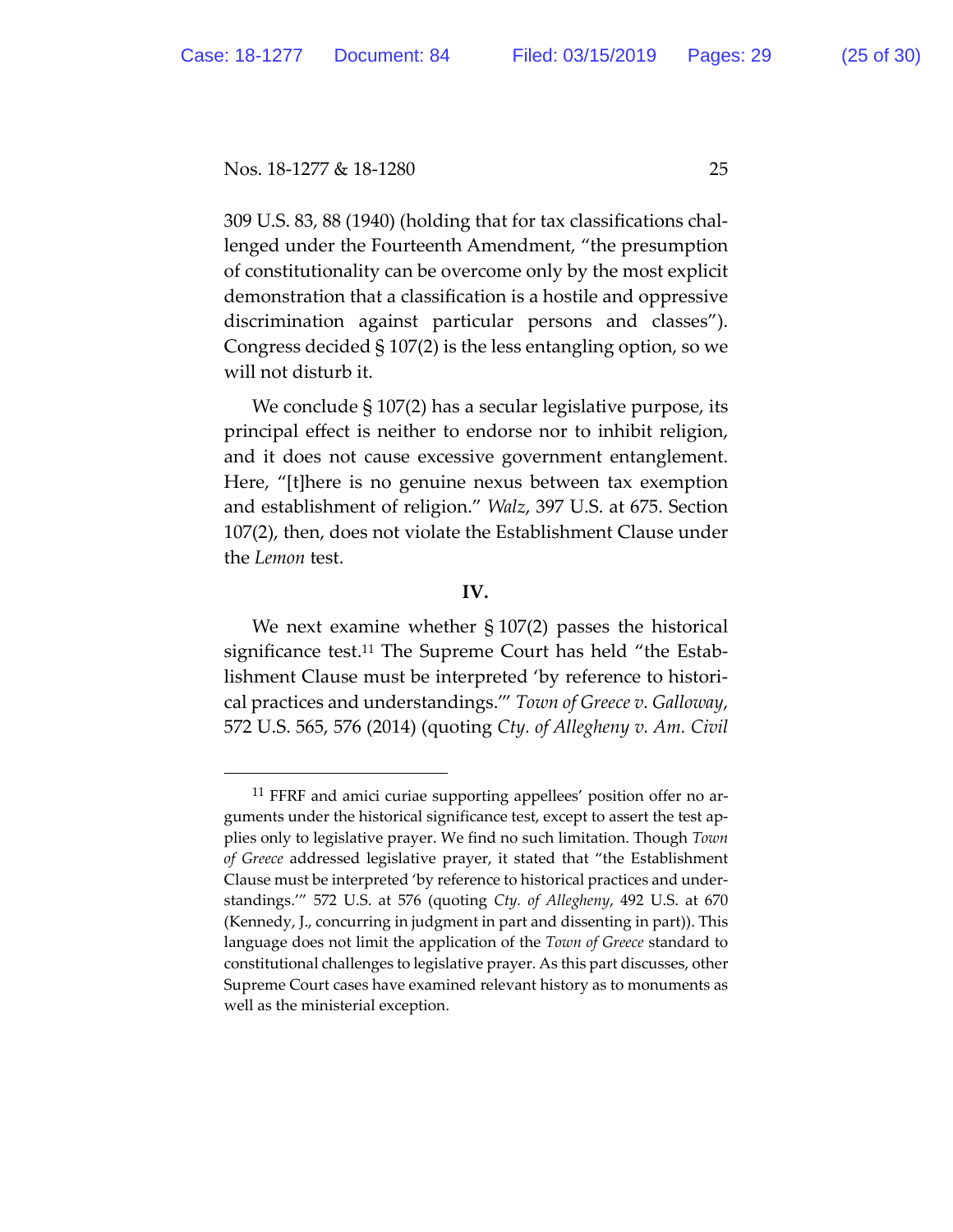*Liberties Union Greater Pitsburgh Chapter*, 492 U.S. 573, 670 (1989) (Kennedy, J., concurring in judgment in part and dissenting in part)). This fact-bound test was developed in three cases. First, in *Van Orden v. Perry*, 545 U.S. 677 (2005) (plurality opinion), the Court considered whether a monument inscribed with the Ten Commandments on Texas government property violated the Establishment Clause. *Van Orden* criticized the *Lemon* test for ignoring the "strong role played by religion and religious traditions throughout our Nation's history." *Id.* at 683. Instead, the Court reviewed a number of historical examples of governments referencing God and displaying the Ten Commandments without issue. On that basis, the Court held the monument did not violate the Establishment Clause. *Id.* at 692.

Next, in *Hosanna-Tabor*, a unanimous Supreme Court held that the Establishment Clause prevents governments from interfering with the decision of a religious group to terminate one of its ministers. In so deciding, the opinion explored the history of church-state relations in the United States and England, back to the Magna Carta. *Hosanna-Tabor*, 565 U.S. at 182. From that history, the Court determined that the First Amendment was adopted in part to prevent "the new Federal Government—unlike the English Crown—[from a] role in filling ecclesiastical offices." *Id.* at 184. This determination formed the basis of the Court's decision.

Finally, in *Town of Greece* the Supreme Court applied the historical significance test when it held legislative prayer does not violate the Establishment Clause. The Court held that "[a]ny test the Court adopts [for the Establishment Clause]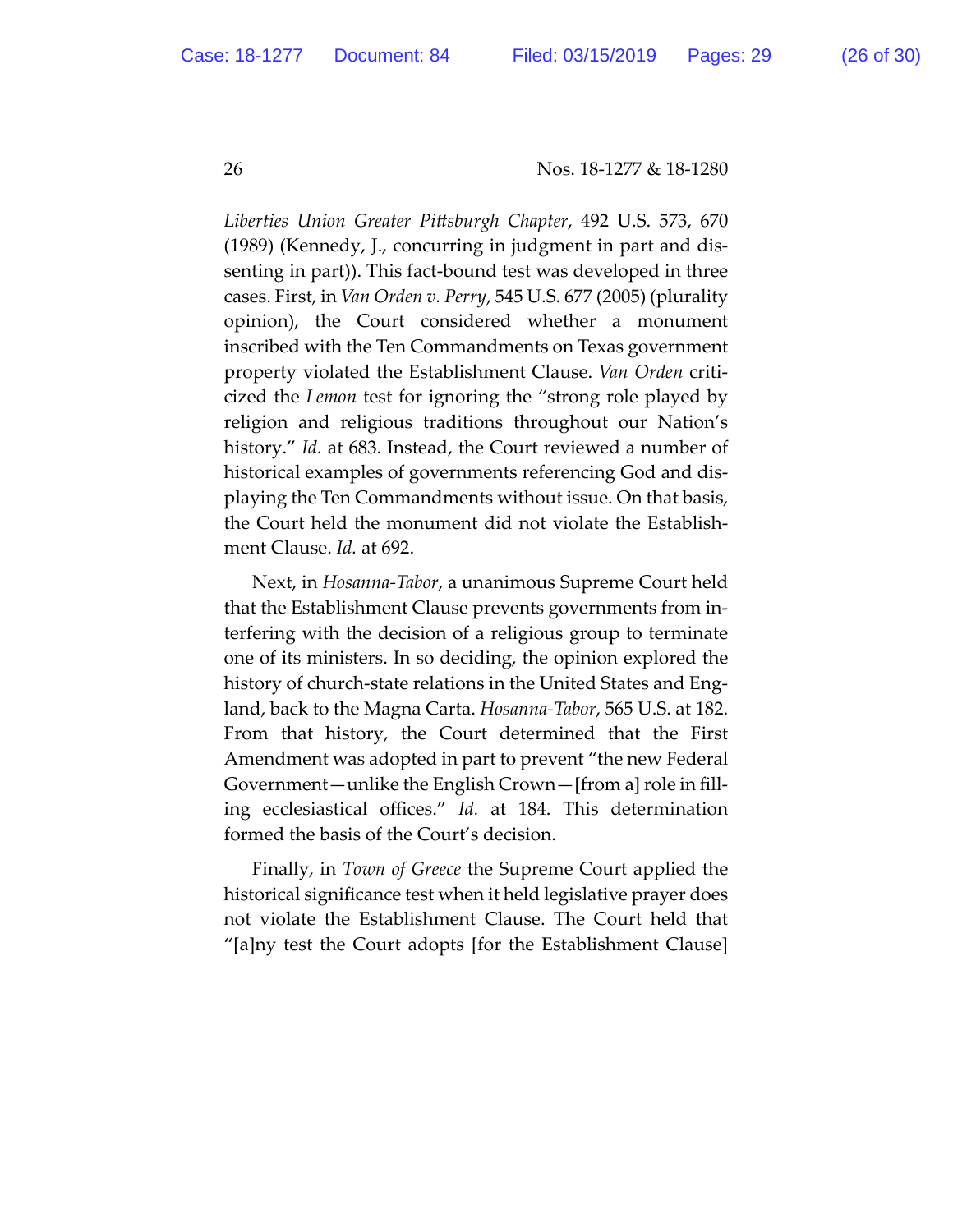must acknowledge a practice that was accepted by the Framers and has withstood the critical scrutiny of time and political change." *Town of Greece*, 572 U.S. at 577.

We now apply the historical significance test to this case. FFRF offers no evidence that provisions like  $\S 107(2)$  were historically viewed as an establishment of religion. The government and intervenors, and amici curiae supporting their position, have provided substantial evidence of a lengthy tradition of tax exemptions for religion, particularly for church-owned properties. For over two centuries, the states have implemented church property tax exemptions in various forms. *See* John Witte, Jr., *Tax Exemption of Church Property: Historical Anomaly or Valid Constitutional Practice?*, 64 S. CAL. L.REV. 363, 380 (1991) ("The colonial law exemption of church property continued largely uninterrupted in the early decades of the American republic."); *see also id.* at 389–95 (detailing state protections for religious tax exemptions from the late 19th to early 20th centuries). When challenged on establishment grounds, such tax exemptions typically have been upheld. *See, e.g.*, *Trustees of Griswold College v. State*, 46 Iowa 275, 282 (1877) (ruling the state constitution's Establishment Clause "does not [implicate] the exemption from taxation of such church property as the legislature may think proper").

Congress has enacted federal tax exemptions for religious organizations as far back as 1802, when it permitted the County of Alexandria (then under federal control) to exempt church property from taxation, *see* 7 Cong. Ch. 53, May 3, 1802, 2 Stat. 194, and as recently as 2002, the last time § 107 was amended. *See* Clergy Housing Allowance Clarification Act of 2002, Pub. L. No. 107–181, 116 Stat. 583. As early as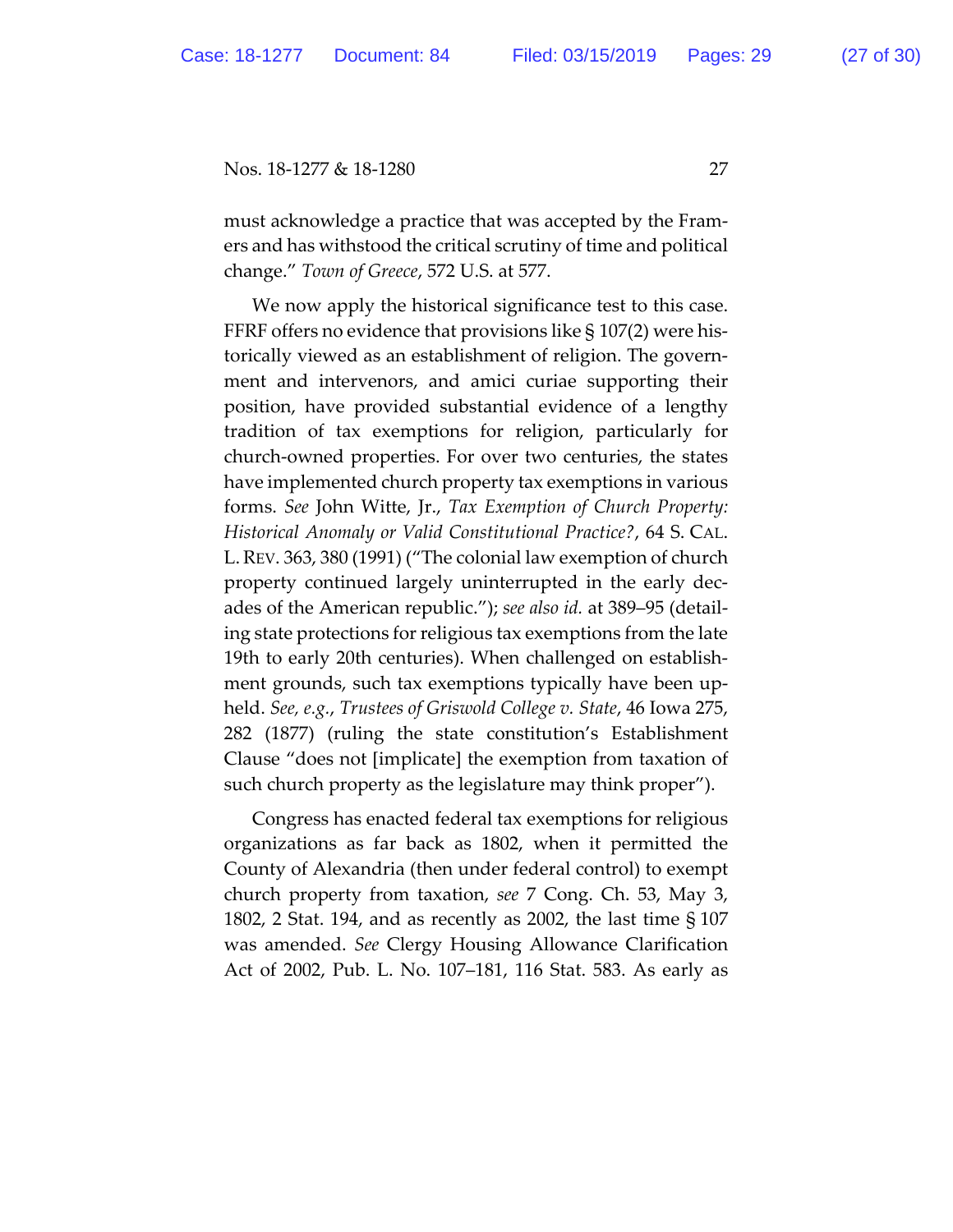1885, the U.S. Supreme Court acknowledged and accepted religious property tax exemptions in *Gibbons v. District of Columbia*, 116 U.S. 404 (1886), "reflecting more than a century of our history and uninterrupted practice." *Walz*, 397 U.S. at 680. Today, more than 2,600 federal and state tax laws provide religious exemptions. NINA J. CRIMM & LAURENCE H. WINER, POLITICS, TAXES, AND THE PULPIT: PROVOCATIVE FIRST AMENDMENT CONFLICTS 43 (2011).

The district court distinguished § 107(2) from this long and continuing historical tradition of property tax exemptions by noting the statute is an income tax exemption. We find this too fine a distinction, as it ignores the impact of the Sixteenth Amendment. Before 1913, Congress could not constitutionally tax housing provided to ministers as part of their income. *See Pollock v. Farmers' Loan & Trust Co.*, 158 U.S. 601, 637 (1895) (invalidating a federal income tax). Within a few years of income becoming taxable, Congress moved to exclude parsonages from income, and a few decades later excluded cash housing allowances as well. Congress was continuing its "historical practice[]" of exempting certain church resources from taxation. *Town of Greece*, 572 U.S. at 576. This endeavor limits entanglement between church and state, *see supra* at Part III.C. Given this history, we conclude § 107(2) does not violate the Establishment Clause under the historical significance test.

# **V.**

FFRF claims § 107(2) renders unto God that which is Caesar's. But this tax provision falls into the play between the joints of the Free Exercise Clause and the Establishment Clause: neither commanded by the former, nor proscribed by